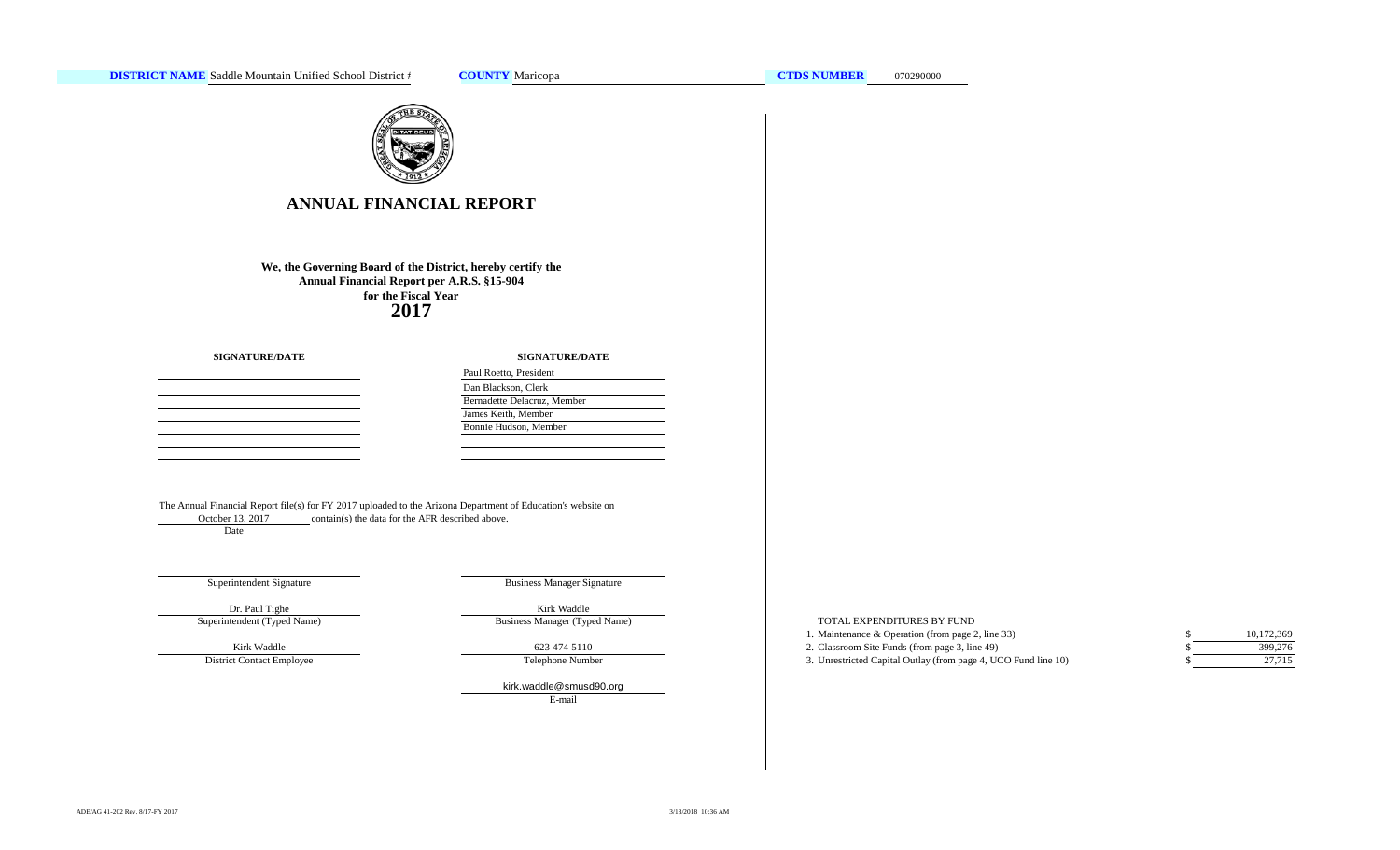| <b>DISTRICT NAME</b> Saddle Mountain Unified School District #90                      |                    | <b>COUNTY Maricopa</b> |                      |                     | <b>CTDS NUMBER</b> 070290000                                                                   |
|---------------------------------------------------------------------------------------|--------------------|------------------------|----------------------|---------------------|------------------------------------------------------------------------------------------------|
|                                                                                       |                    |                        |                      |                     |                                                                                                |
|                                                                                       | <b>MAINTENANCE</b> | <b>UNRESTRICTED</b>    | <b>ADJACENT WAYS</b> | <b>DEBT SERVICE</b> |                                                                                                |
|                                                                                       | AND OPERATION      | CAPITAL OUTLAY         |                      |                     |                                                                                                |
| <b>FUNDS AVAILABLE</b>                                                                | <b>FUND 001</b>    | <b>FUND 610</b>        | <b>FUND 620</b>      | <b>FUND 700</b>     |                                                                                                |
|                                                                                       | <b>ACTUAL</b>      | <b>ACTUAL</b>          | <b>ACTUAL</b>        | <b>ACTUAL</b>       |                                                                                                |
| Beginning Fund Balance (1)                                                            | 1,222,703          | 339,818                | 1,670                | 2,754,372           |                                                                                                |
| <b>REVENUE</b>                                                                        |                    |                        |                      |                     |                                                                                                |
| 1000 Local                                                                            |                    |                        |                      |                     |                                                                                                |
| 1110 Property Taxes                                                                   | 8,220,759          | 25,675                 | 67                   | 2,734,619           | (1)<br>The Maintenance and Operation Fund beginning fund balance includes the revolving        |
| 1140 Penalties and Interest on Taxes                                                  |                    |                        |                      |                     | account cash balance of<br>\$5,000 at 7/1/16.                                                  |
| 1280 Revenue in Lieu of Taxes<br>1310 Tuition from Individuals                        | 1,291,953          | 3,992                  |                      | 424,390             |                                                                                                |
| 1320 Tuition from Other Arizona Districts                                             |                    |                        |                      |                     | The Government Property Lease Excise Tax revenue included on line 18 is<br>(2)<br>$\mathbb{S}$ |
| 1330 Tuition from Out-of-State Districts                                              |                    |                        |                      |                     |                                                                                                |
| 1340 Tuition from Other Private Sources (Other than Individuals)                      |                    |                        |                      |                     | (3)<br>The Maintenance and Operation Fund ending fund balance includes the revolving           |
| 1350 Tuition from Other Government Sources Within Arizona                             |                    |                        |                      |                     | account cash balance of<br>\$5,000 at 6/30/17.                                                 |
| 1360 Tuition from Other Government Sources Outside Arizona                            |                    |                        |                      |                     | 10.                                                                                            |
| 1410 Transportation Fees from Individuals                                             |                    |                        |                      |                     | 11.                                                                                            |
| 1420 Transportation Fees from Other Arizona Districts                                 | 12                 |                        |                      |                     | 12.                                                                                            |
| 1430 Transportation Fees from Out-of-State Districts                                  | 13.                |                        |                      |                     | 13.                                                                                            |
| 1440 Transportation Fees from Other Private Sources (Other than Individuals)          | 14                 |                        |                      |                     | 14.                                                                                            |
| 1450 Transportation Fees from Other Government Sources Within Arizona                 | 15.                |                        |                      |                     | 15.                                                                                            |
| 1460 Transportation Fees from Other Government Sources Outside Arizona                |                    |                        |                      |                     | 16.                                                                                            |
| 1500 Investment Income                                                                | 9,679<br>17.       | 1,714                  | 10                   | 31,244              | 17.                                                                                            |
| Other (Specify) (2) 1950, 1980, 1990                                                  | 10,777<br>18.      | 411                    |                      |                     | 18.                                                                                            |
| Subtotal (lines 2-18)                                                                 | 19<br>9,533,168    | 31,792                 |                      | 3,190,253 19.       |                                                                                                |
| 2000 Intermediate<br>2110 County School Fund                                          | 20.                |                        |                      |                     | 20.                                                                                            |
| 2120 County Equalization Assistance                                                   | 21                 |                        |                      |                     | 21.                                                                                            |
| 2210 Special County School Reserve Fund                                               | 22.                |                        |                      |                     | 22.                                                                                            |
| Other (Specify)                                                                       | 23.                |                        |                      |                     | 23.                                                                                            |
| Subtotal (lines 20-23)                                                                | 24                 | $\Omega$               |                      |                     | $\frac{1}{2}$                                                                                  |
| 3000 State                                                                            |                    |                        |                      |                     |                                                                                                |
| 3100 Unrestricted                                                                     | 33,929<br>25.      |                        |                      |                     |                                                                                                |
| 3110 State Equalization Assistance                                                    | 26                 |                        |                      |                     | 26.                                                                                            |
| 3120 Additional State Aid                                                             | 27.<br>103,560     | 234                    |                      |                     | 27.                                                                                            |
| Other (Specify)                                                                       | 28.                |                        |                      |                     | 28.                                                                                            |
| Subtotal (lines 25-28)                                                                | 29.<br>137,489     | 234                    |                      | $\Omega$            | 29.                                                                                            |
| 4000 Federal                                                                          |                    |                        |                      |                     |                                                                                                |
| 4100 Unrestricted Revenue Received Directly from the Federal Government               | $30^{\circ}$       |                        |                      |                     | 30.                                                                                            |
| 4200 Unrestricted Revenue Received from the Federal Government through the State      | 31.                |                        |                      |                     | 31.                                                                                            |
| 4500 Restricted Revenue Received from the Federal Government through the State        | 32                 |                        |                      |                     | 32.                                                                                            |
| 4700 Revenue Received from the Federal Government through Other Intermediate Agencies | 33.<br>402         |                        |                      |                     | 33.                                                                                            |
| 4800 Revenue in Lieu of Taxes<br>4900 Revenue for/on Behalf of the District           | 34<br>35.          |                        |                      |                     | 34.<br>35.                                                                                     |
|                                                                                       | 36.                |                        |                      |                     | 36.                                                                                            |
| Other (Specify)<br>Subtotal (lines 30-36)                                             | 37<br>402          |                        |                      | 0 37.               |                                                                                                |
|                                                                                       |                    |                        |                      |                     |                                                                                                |
| Total Fund Revenue (lines 19, 24, 29, and 37)                                         | 9,671,059<br>38.   | 32,026                 | 77                   | 3,190,253 38.       |                                                                                                |
| 5100 Issuance of Bonds                                                                | 39.                |                        |                      |                     | 39.                                                                                            |
| 5200 Fund Transfers-In                                                                | (1,008,987)<br>40  |                        |                      |                     | 40.                                                                                            |
| Other (Specify)<br>5600 Tax Anticipation Notes                                        | 1,000,000<br>41    |                        |                      |                     | 41.                                                                                            |
| TOTAL FUNDS AVAILABLE (lines 1 and 38 through 41)                                     | 10,884,775<br>42   | 371,844                | 1,747                | 5,944,625           | 42.                                                                                            |
| <b>Total Expenditures</b>                                                             | 43.<br>10,172,369  | 27,715                 |                      | 3,144,556           | 43.                                                                                            |
| 6900 Other Financing Uses and Other Items                                             | 44                 |                        |                      |                     | 14                                                                                             |
| TOTAL EXPENDITURES AND OTHER USES (lines 43 plus 44)                                  | 10,172,369<br>45   | 27,715                 | $\mathbf{0}$         | 3,144,556           | 45.                                                                                            |
| <b>ENDING FUND BALANCE</b> (line 42 minus line 45) (3)                                | 712,406<br>46      | 344,129                | 1,747                | 2,800,069 46.       |                                                                                                |
|                                                                                       |                    |                        |                      |                     |                                                                                                |

.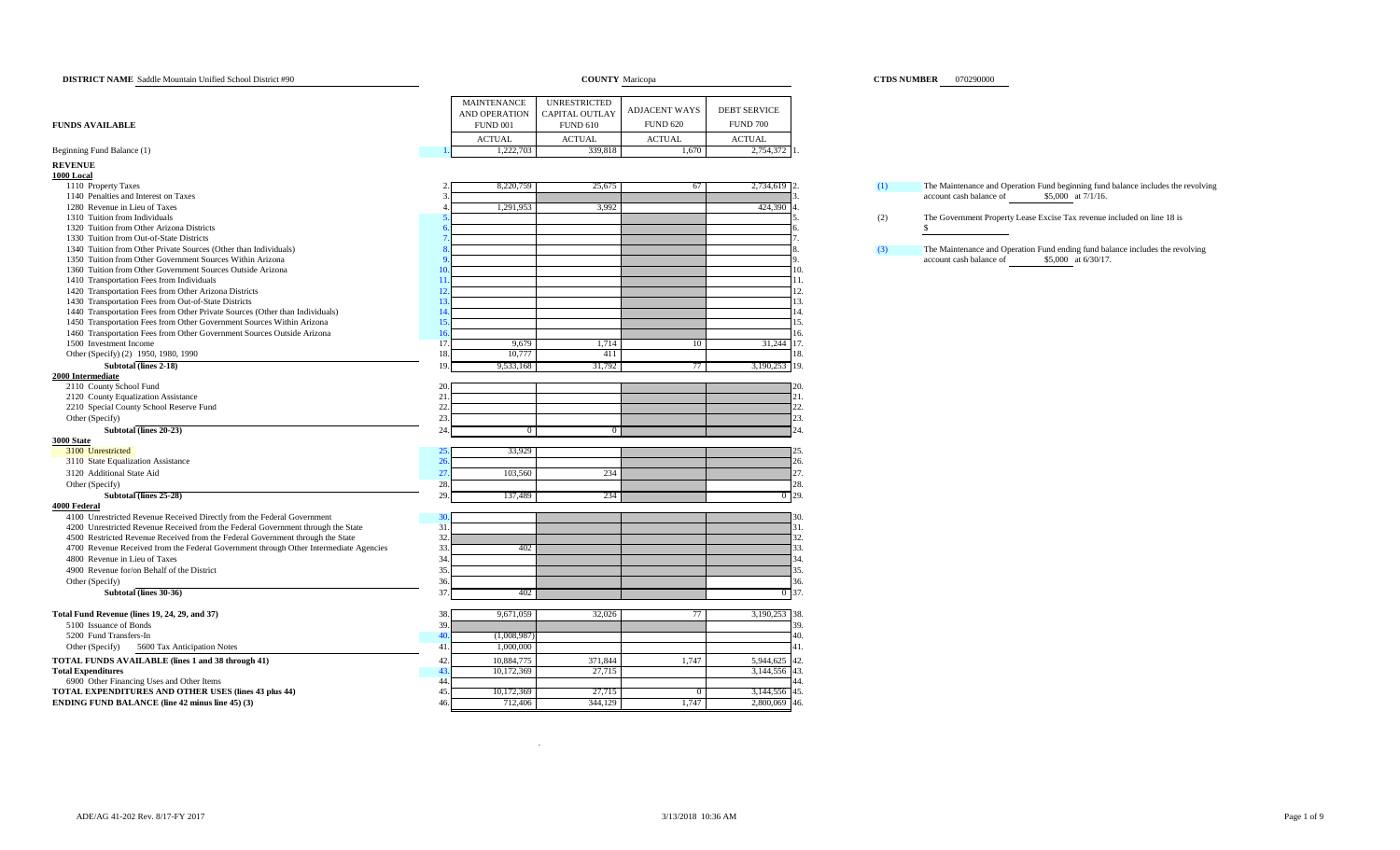### **DISTRICT NAME COUNTY CTDS NUMBER** Saddle Mountain Unified School District #90 070290000

COUNTY Maricopa

**MAINTENANCE AND OPERATION FUND (001)—EXPENDITURES**

|                                                                 | Employee<br><b>Purchased Services</b> |                  |                  |                     |                  |               | % Increase/    |                |                   |                       |
|-----------------------------------------------------------------|---------------------------------------|------------------|------------------|---------------------|------------------|---------------|----------------|----------------|-------------------|-----------------------|
| Expenditures                                                    |                                       | Salaries<br>6100 | Benefits<br>6200 | 6300, 6400,<br>6500 | Supplies<br>6600 | Other<br>6800 | <b>Budget</b>  | Actual         | Prior Year Actual | Decrease in<br>Actual |
| <b>100 Regular Education</b>                                    |                                       |                  |                  |                     |                  |               |                |                |                   |                       |
| 1000 Instruction                                                |                                       | 2,454,564        | 833,206          | 22,515              | 261,202          | 6,350         | 4,352,687      | 3,577,837      | 3,020,592         | 18.4%                 |
| 2000 Support Services                                           |                                       |                  |                  |                     |                  |               |                |                |                   |                       |
| 2100 Students                                                   |                                       | 196,311          | 72,117           | 17,261              | 602              |               | 253,373        | 286,291        | 130,235           | 119.8%                |
| 2200 Instructional Staff                                        |                                       | 144,062          | 43,016           | 27,808              | 6,176            | 631           | 138,937        | 221,693        | 120,737           | 83.6%                 |
| 2300 General Administration                                     |                                       | 186,490          | 51,885           | 30,531              | 22               | 4,481         | 395,000        | 273,409        | 284,399           | $-3.9%$               |
| 2400 School Administration                                      |                                       | 438.599          | 140,814          | $\Omega$            | 230              | 825           | 626,091        | 580,468        | 468.095           | 24.0%                 |
| 2500 Central Services                                           |                                       | 294,743          | 97,767           | 134,347             | 87,033           | 2,446         | 558,000        | 616,336        | 456,448           | 35.0%                 |
| 2600 Operation & Maintenance of Plant                           |                                       | 332,803          | 149,830          | 443,613             | 770,244          | 9,656         | 1,727,222      | 1,706,146      | 1,548,609         | 10.2%                 |
| 2900 Other                                                      |                                       |                  |                  |                     |                  |               | $\Omega$       | $\Omega$       | $\Omega$          | 0.0%                  |
| 3000 Operation of Noninstructional Services                     |                                       | 476              | 118              |                     | 398              | 1,290         | 4,500          | 2,282          | 4,643             | $-50.9\%$ 9           |
| 610 School-Sponsored Cocurricular Activities                    | 10.                                   | 18,863           | 5,490            |                     |                  |               | 13,000         | 24,353         | 7,940             | 206.7% 10             |
| 620 School-Sponsored Athletics                                  | 11                                    | 101.081          | 26,789           | 9.695               | 44,748           | 5,411         | 226,008        | 187,724        | 121,620           | 54.4% 1               |
| 630 Other Instructional Programs                                | 12                                    |                  |                  |                     |                  |               | $\Omega$       | $\Omega$       |                   | 0.0%                  |
| 700, 800, 900 Other Programs                                    | 13.                                   |                  |                  |                     |                  |               | $\Omega$       | $\overline{0}$ | $\Omega$          | 0.0% 13               |
| Regular Education Subsection Subtotal (lines 1-13)              | 14                                    | 4,167,992        | 1,421,032        | 685,770             | 1,170,655        | 31,090        | 8,294,818      | 7,476,539      | 6,163,318         | 21.3% 14              |
| <b>200 Special Education</b>                                    |                                       |                  |                  |                     |                  |               |                |                |                   |                       |
| 1000 Instruction                                                | 15.                                   | 684,200          | 282,294          | 430,565             | 4,723            |               | 1,257,593      | 1,401,782      | 1,397,866         | 0.3% 15.              |
| 2000 Support Services                                           |                                       |                  |                  |                     |                  |               |                |                |                   |                       |
| 2100 Students                                                   | 16.                                   | 194,068          | 50,994           | 108,235             | 6,211            |               | 359,280        | 359,508        | 353,045           | 1.8% 16.              |
| 2200 Instructional Staff                                        | 17                                    | 95,859           | 27,562           | 7,297               | $\Omega$         | 495           | 110,535        | 131,213        | 106,075           | 23.7% 17              |
| 2300 General Administration                                     | 18                                    |                  |                  |                     |                  |               | $\Omega$       | $\Omega$       | $\Omega$          | $0.0\%$ 1             |
| 2400 School Administration                                      | 19                                    |                  |                  |                     |                  |               | $\Omega$       | $\Omega$       | $\Omega$          | 0.0% 19               |
| 2500 Central Services                                           | 20                                    |                  |                  |                     |                  |               | $\Omega$       | $\overline{0}$ | $\Omega$          | $0.0\%$ 20.           |
| 2600 Operation & Maintenance of Plant                           | 21                                    |                  |                  |                     |                  |               | $\overline{0}$ | $\overline{0}$ | $\Omega$          | $0.0\%$ 21            |
| 2900 Other                                                      | 22                                    |                  |                  |                     |                  |               | $\Omega$       | $\overline{0}$ | $\Omega$          | 0.0%                  |
| 3000 Operation of Noninstructional Services                     | 23                                    |                  |                  |                     |                  |               | $\Omega$       | $\Omega$       |                   | 0.0%                  |
| Subtotal (lines 15-23)                                          | 24                                    | 974,127          | 360,850          | 546,097             | 10,934           | 495           | 1,727,408      | 1,892,503      | 1,856,986         | 1.9% 24               |
| <b>400 Pupil Transportation</b>                                 | 25.                                   | 401,901          | 196,628          | 8,447               | 139,949          | $\Omega$      | 811,000        | 746,925        | 615,635           | 21.3% 25              |
| 510 Desegregation                                               |                                       |                  |                  |                     |                  |               |                |                |                   |                       |
| (from Districtwide Desegregation Expenditures, page 2, line 44) | 26.                                   |                  | $\Omega$         | $\Omega$            | $\Omega$         | $\Omega$      | $\Omega$       | $\Omega$       | $\Omega$          | 0.0% 26.              |
| 520 Special K-3 Program Override                                |                                       |                  |                  |                     |                  |               |                |                |                   |                       |
| (from Supplement, page 1, line 10)                              | 27.                                   |                  | $\Omega$         | $\Omega$            | $\Omega$         | $\Omega$      | $\Omega$       | $\Omega$       | $\Omega$          | 0.0% 27.              |
| 530 Dropout Prevention Programs                                 |                                       |                  |                  |                     |                  |               |                |                |                   |                       |
| 1000 Instruction                                                | 28.                                   |                  |                  |                     |                  |               |                | $\Omega$       |                   | 0.0% 28.              |
| 2000-3000 Support Serv. & Oper. of Noninstructional Serv.       | 29                                    |                  |                  |                     |                  |               |                | $\overline{0}$ | $\Omega$          | $0.0\%$ 29.           |
| Subtotal (lines 28 and 29)                                      | 30.                                   |                  | $\Omega$         | $\Omega$            |                  | $\Omega$      | $\Omega$       | $\overline{0}$ |                   | 0.0% 30.              |
| 540 Joint Career and Technical Education and Vocational         |                                       |                  |                  |                     |                  |               |                |                |                   |                       |
| <b>Education Center</b> (from Supplement, page 1, line 20)      | 31                                    |                  | ſ                | $\epsilon$          |                  | $\Omega$      | $\Omega$       | $\Omega$       |                   | 0.0% 31               |
| 550 K-3 Reading Program                                         | 32.                                   | 41,444           | 14,958           |                     |                  |               | 59,781         | 56,402         | 45,123            | 25.0% 32              |
| Total Expenditures (lines 14, 24-27, 30-32)                     | 33.                                   | 5,585,464        | 1,993,468        | 1,240,314           | 1,321,538        | 31,585        | 10,893,007     | 10,172,369     | 8,681,062         | 17.2% 33.             |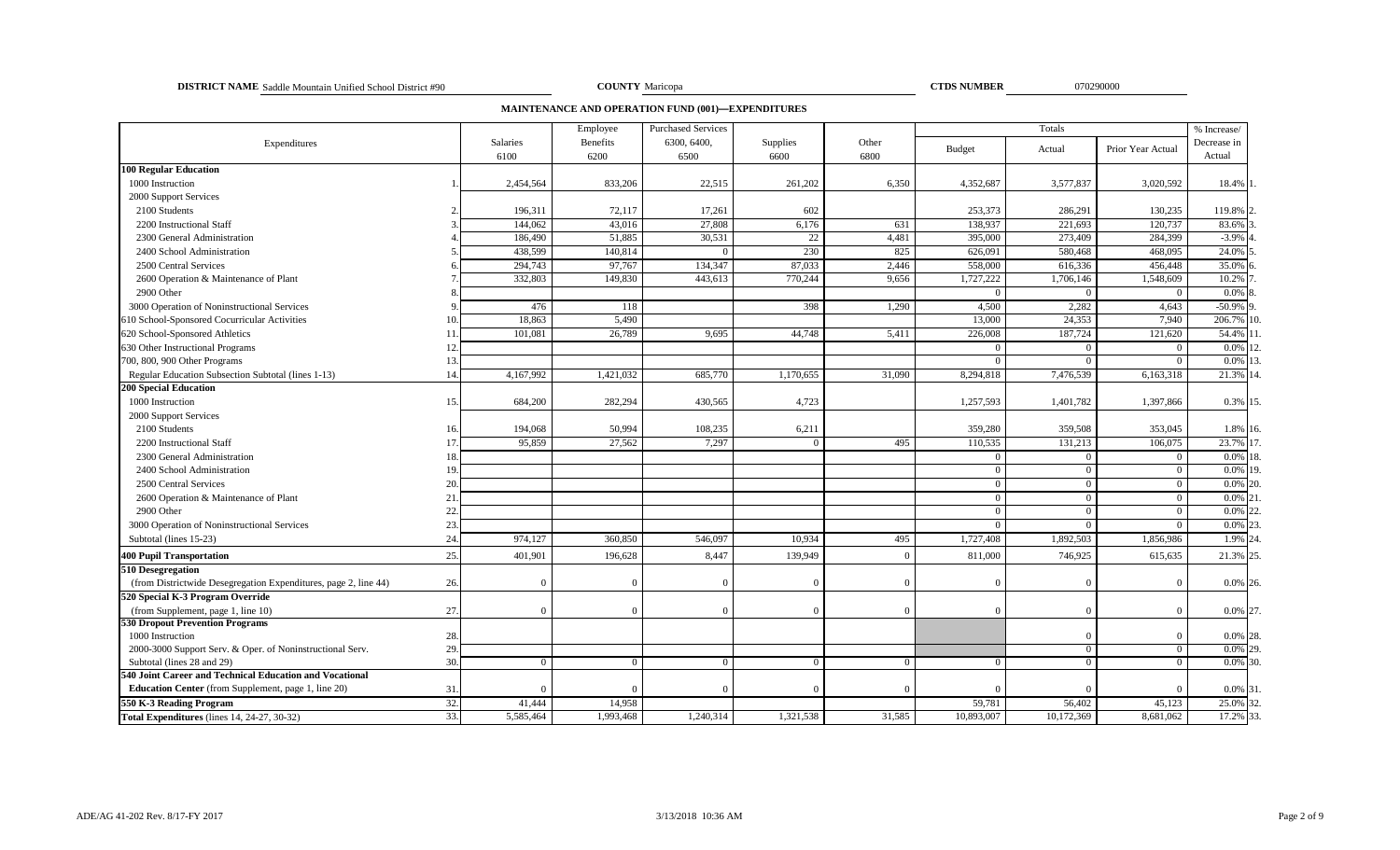**DISTRICT NAME Saddle Mountain Unified School District #90** Maricopa **District #90** COUNTY Maricopa **District #90** COUNTY Maricopa **District #90** COUNTY Maricopa **DISTRICT NAME SCHOOL DISTRICT NAME OT 0290000** 

**CLASSROOM SITE FUNDS (011, 012, AND 013)—REVENUES, EXPENDITURES, AND FUND BALANCES**

|                                                                                 | <b>Beginning</b> |          |          |                          | <b>Purchased Services</b> |          | Interest on     |                       | <b>Total Expenditures</b> |                      | % Increase/           | Ending         |
|---------------------------------------------------------------------------------|------------------|----------|----------|--------------------------|---------------------------|----------|-----------------|-----------------------|---------------------------|----------------------|-----------------------|----------------|
| Revenues and Expenditure Function Codes                                         | Fund             | Actual   | Salaries | <b>Employee Benefits</b> | 6300, 6400, 6500          | Supplies | Short-Term Debt | Budget                | Actual                    | Prior Year Actual    | Decrease in<br>Actual | Fund           |
| <b>Classroom Site Fund 011 - Base Salary</b>                                    | Balance          | Revenues | 6100     | 6200                     | 6810, 6890(1)             | 6600     | 6850(1)         |                       |                           |                      |                       | Balance        |
| Revenues                                                                        |                  |          |          |                          |                           |          |                 |                       |                           |                      |                       |                |
| CSF Allocation (20%)                                                            |                  | 120,359  |          |                          |                           |          |                 |                       |                           |                      |                       |                |
| Interest Income                                                                 |                  | 794      |          |                          |                           |          |                 |                       |                           |                      |                       |                |
| Total Revenues (lines 1 and 2)                                                  |                  | 121,153  |          |                          |                           |          |                 |                       |                           |                      |                       |                |
| Expenditures                                                                    |                  |          |          |                          |                           |          |                 |                       |                           |                      |                       |                |
| 100 Regular Education                                                           |                  |          |          |                          |                           |          |                 |                       |                           |                      |                       |                |
| 1000 Instruction<br>2100 Support Services - Students                            |                  |          | 51,256   | 17,677                   |                           |          |                 | 155,714<br>$^{\circ}$ | 68,933                    | 61,560<br>$\Omega$   | 12.0%<br>0.0%         |                |
| 2200 Support Services - Instructional Staff                                     |                  |          | 1,116    | 362                      |                           |          |                 | $\overline{0}$        | 1,478                     | 1,115                | 32.69                 |                |
| Program 100 Subtotal (lines 4-6)                                                |                  |          | 52,372   | 18,039                   |                           |          |                 | 155,714               | 70,411                    | 62,675               | 12.39                 |                |
| 200 Special Education                                                           |                  |          |          |                          |                           |          |                 |                       |                           |                      |                       |                |
| 1000 Instruction                                                                |                  |          | 9,624    | 3,403                    |                           |          |                 | 61,494                | 13,027                    | 15,442               | $-15.69$              |                |
| 2100 Support Services - Students                                                |                  |          |          |                          |                           |          |                 | $\overline{0}$        | $\Omega$                  | $\overline{0}$       | 0.0%                  |                |
| 2200 Support Services - Instructional Staff                                     | $\overline{10}$  |          | 1,163    | 355                      |                           |          |                 | $\Omega$              | 1,518                     | 1,519                | $-0.19$               |                |
| Program 200 Subtotal (lines 8-10)                                               | $\overline{1}$   |          | 10,787   | 3,758                    |                           |          |                 | 61,494                | 14,545                    | 16,961               | $-14.29$              |                |
| Other Programs (Specify) 550                                                    |                  |          |          |                          |                           |          |                 |                       |                           |                      |                       |                |
| 1000 Instruction<br>2100 Support Services - Students                            | 12<br>13         |          | 861      | 311                      |                           |          |                 |                       | 1,172                     | $\theta$             | 0.0%                  |                |
| 2200 Support Services - Instructional Staff                                     | 14               |          |          |                          |                           |          |                 | $\Omega$              | $\theta$                  | $\overline{0}$       | 0.0%                  |                |
| Other Programs Subtotal (lines 12-14)                                           | 15               |          | 861      | 311                      |                           |          |                 |                       | 1,172                     | $\Omega$             |                       |                |
| Total Classroom Site Fund 011 - Base Salary                                     | 16<br>96,848     | 121,153  | 64,020   | 22,108                   |                           |          |                 | 217,208               | 86,128                    | 79,636               | 8.2%                  | 131,873        |
| Classroom Site Fund 012 - Performance Pay                                       |                  |          |          |                          |                           |          |                 |                       |                           |                      |                       |                |
| Revenues                                                                        |                  |          |          |                          |                           |          |                 |                       |                           |                      |                       |                |
| CSF Allocation (40%)                                                            | 17               | 240,718  |          |                          |                           |          |                 |                       |                           |                      |                       |                |
| Interest Income                                                                 | 18               | 675      |          |                          |                           |          |                 |                       |                           |                      |                       |                |
| Total Revenues (lines 17 and 18)                                                | 19               | 241,393  |          |                          |                           |          |                 |                       |                           |                      |                       |                |
| Expenditures                                                                    |                  |          |          |                          |                           |          |                 |                       |                           |                      |                       |                |
| 100 Regular Education<br>1000 Instruction                                       | 20               |          | 121,378  | 24,072                   |                           |          |                 | 218,211               | 145,450                   | 179,411              | $-18.99$              |                |
| 2100 Support Services - Students                                                | 21               |          | 2,000    | 397                      |                           |          |                 |                       | 2,397                     | 648                  | 269.99                |                |
| 2200 Support Services - Instructional Staff                                     | 22               |          |          |                          |                           |          |                 |                       |                           | 1,312                | $-100.09$             |                |
| Program 100 Subtotal (lines 20-22)                                              | 23.              |          | 123,378  | 24,469                   |                           |          |                 | 218,211               | 147,847                   | 181,371              | $-18.59$              |                |
| 200 Special Education                                                           |                  |          |          |                          |                           |          |                 |                       |                           |                      |                       |                |
| 1000 Instruction                                                                | 24               |          | 26,750   | 5,307                    |                           |          |                 | 95,988                | 32,057                    | 9,894                | 224.09                |                |
| 2100 Support Services - Students                                                | 25               |          |          |                          |                           |          |                 | $\Omega$              | $\Omega$                  | $\overline{0}$       | 0.0%                  |                |
| 2200 Support Services - Instructional Staff                                     | 26               |          | 1,500    | 298                      |                           |          |                 | $\Omega$              | 1,798                     | $\Omega$             |                       |                |
| Program 200 Subtotal (lines 24-26)                                              | 27               |          | 28,250   | 5,605                    |                           |          |                 | 95,988                | 33,855                    | 9,894                | 242.29                |                |
| Other Programs (Specify)                                                        |                  |          |          |                          |                           |          |                 |                       |                           |                      | 0.0%                  |                |
| 1000 Instruction                                                                | 28               |          |          |                          |                           |          |                 | $\Omega$              | $\Omega$                  | $\Omega$             |                       |                |
| 2100 Support Services - Students<br>2200 Support Services - Instructional Staff | 29<br>30         |          |          |                          |                           |          |                 |                       | -0                        | $\bf{0}$<br>$\Omega$ | 0.0%<br>0.0%          |                |
| Other Programs Subtotal (lines 28-30)                                           | 31               |          |          |                          |                           |          |                 |                       |                           | $^{\circ}$           | 0.0%                  |                |
| Total Classroom Site Fund 012 - Performance Pay                                 | 32<br>73,480     | 241,393  | 151,628  | 30,074                   |                           |          |                 | 314,199               | 181,702                   | 191,265              | $-5.0%$               | 133,171        |
| <b>Classroom Site Fund 013 - Other</b>                                          |                  |          |          |                          |                           |          |                 |                       |                           |                      |                       |                |
| Revenues                                                                        |                  |          |          |                          |                           |          |                 |                       |                           |                      |                       |                |
| CSF Allocation (40%)                                                            | 33               | 240,718  |          |                          |                           |          |                 |                       |                           |                      |                       |                |
| Interest Income                                                                 | 34               | 1,151    |          |                          |                           |          |                 |                       |                           |                      |                       |                |
| Total Revenues (lines 33 and 34)                                                | 35               | 241.869  |          |                          |                           |          |                 |                       |                           |                      |                       |                |
| Expenditures<br>100 Regular Education                                           |                  |          |          |                          |                           |          |                 |                       |                           |                      |                       |                |
| 1000 Instruction                                                                | 36               |          | 81,819   | 23,743                   |                           |          |                 | 268,822               | 105,562                   | 159,434              | $-33.8%$              |                |
| 2100 Support Services - Students                                                | 37               |          | 500      | 99                       |                           |          |                 |                       | 599                       | 0                    |                       |                |
| 2200 Support Services - Instructional Staff                                     | 38               |          | 1,116    | 362                      |                           |          |                 |                       | 1,478                     | 2,231                | $-33.89$              |                |
| Program 100 Subtotal (lines 36-38)                                              | 39               |          | 83,435   | 24,204                   |                           |          |                 | 268,822               | 107,639                   | 161,665              | $-33.4%$              |                |
| 200 Special Education                                                           |                  |          |          |                          |                           |          |                 |                       |                           |                      |                       |                |
| 1000 Instruction                                                                | 40               |          | 15,874   | 4,643                    |                           |          |                 | 107,786               | 20,517                    | 31,544               | $-35.0%$              |                |
| 2100 Support Services - Students                                                | 41               |          |          |                          |                           |          |                 | $\Omega$              | $\Omega$                  | $\Omega$             | 0.0%                  |                |
| 2200 Support Services - Instructional Staff                                     | 42               |          | 1.663    | 454                      |                           |          |                 | $\Omega$              | 2,117                     | 3,036                | $-30.3%$              |                |
| Program 200 Subtotal (lines 40-42)                                              | 43               |          | 17,537   | 5,097                    |                           |          |                 | 107,786               | 22,634                    | 34,580               | $-34.59$              |                |
| 530 Dropout Prevention Programs                                                 | 44               |          |          |                          |                           |          |                 |                       |                           | $^{\circ}$           | 0.0%                  |                |
| 1000 Instruction<br>Other Programs (Specify) 550_                               |                  |          |          |                          |                           |          |                 |                       |                           |                      |                       |                |
| 1000 Instruction                                                                | 45               |          | 861      | 312                      |                           |          |                 |                       | 1,173                     |                      |                       |                |
| 2100, 2200 Support Serv. Students & Instructional Staff                         | 46               |          |          |                          |                           |          |                 | $\Omega$              | $^{\circ}$                | $\Omega$             | 0.0%                  |                |
| Other Programs Subtotal (lines 45 and 46)                                       | 47               |          | 861      | 312                      |                           |          |                 |                       | 1,173                     | $\Omega$             |                       |                |
| Total Classroom Site Fund 013 - Other                                           | 48<br>135,888    | 241,869  | 101,833  | 29,613                   | $\theta$                  |          |                 | 376,608               | 131,446                   | 196,245              | $-33.0%$              | 246,311        |
| Total Classroom Site Funds (lines 16, 32, and 48)                               | 49.<br>306,216   | 604,415  | 317,481  | 81,795                   |                           |          |                 | 908,015               | 399,276                   | 467,146              | $-14.5%$              | 511,355<br>49. |

(1) Include amounts expended for registered warrant expense in Funds 011, 012, and 013 on lines 16, 32, and 48, respectively.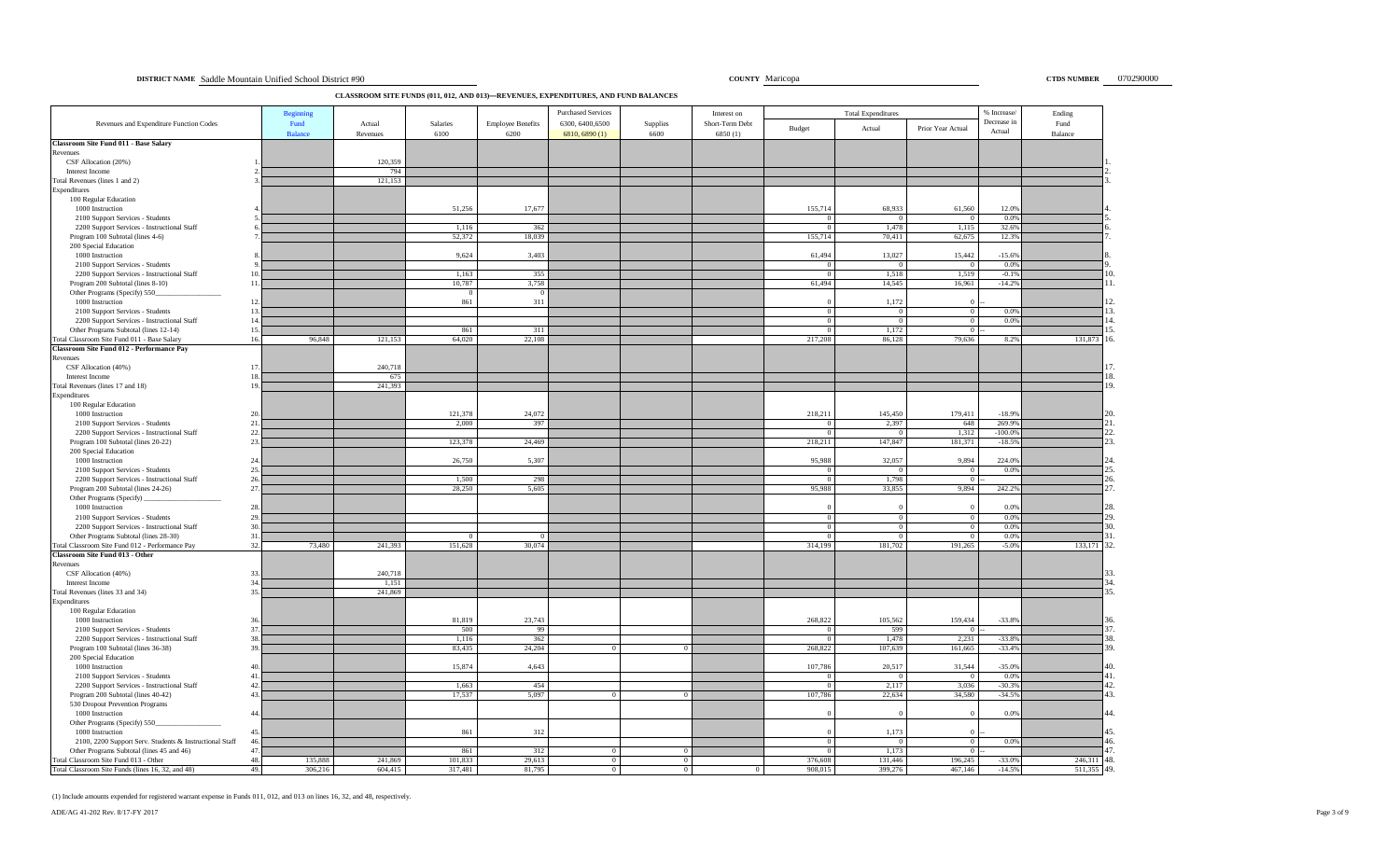### **DISTRICT NAME** Saddle Mountain Unified School District #90 **COUNTY** Maricopa **COUNTY** Maricopa **COUNTY** Maricopa

CTDS NUMBER 070290000

### **UNRESTRICTED CAPITAL OUTLAY (610) FUND—EXPENDITURES**

|                                                    |         | Library Books,            |          |               |                  |                     |         | Totals |                   | ₩n            |
|----------------------------------------------------|---------|---------------------------|----------|---------------|------------------|---------------------|---------|--------|-------------------|---------------|
|                                                    |         | Textbooks, &              |          | Redemption of |                  | All Other           |         |        |                   | Increase/     |
| Expenditures                                       | Rentals | <b>Instructional Aids</b> | Property | Principal     | Interest         | <b>Object Codes</b> | Budget  | Actual | Prior Year Actual | Decrease      |
|                                                    | 6440    | 6641-6643                 | 6700     | 6831, 6832    | 6841, 6842, 6850 | (excluding 6900)    |         |        |                   | in Actual     |
| Unrestricted Capital Outlay Override (1)           |         |                           |          |               |                  |                     |         |        |                   | $0.0\%$ 1.    |
| <b>Unrestricted Capital Outlay Fund 610 (2)</b>    |         |                           |          |               |                  |                     |         |        |                   |               |
| 1000 Instruction                                   |         | 3,581                     |          |               |                  |                     | 199,890 | 3,581  | 151,162           | $-97.6\%$ 2.  |
| 2000 Support Services                              |         |                           |          |               |                  |                     |         |        |                   |               |
| 2100, 2200 Students and Instructional Staff        |         | 6,628                     | 15,656   |               |                  |                     | 10,000  | 22,284 | 46,914            | $-52.5%$ 3    |
| 2300, 2400, 2500, 2900 Administration              |         |                           | 1,000    |               |                  |                     | 60,000  | 1,000  | 27,847            | $-96.4\%$ 4   |
| 2600 Operation & Maintenance of Plant              |         |                           | 850      |               |                  |                     | 89,265  | 850    | 26,902            | $-96.8\%$ 5   |
| 2700 Student Transportation                        |         |                           |          |               |                  |                     | 30,000  |        |                   | $0.0%$ 6      |
| 3000 Operation of Noninstructional Services        |         |                           |          |               |                  |                     | 5,000   |        | 3,567             | $-100.0\%$    |
| 4000 Facilities Acquisition and Construction       |         |                           |          |               |                  |                     |         |        | 3,950             | $-100.0\%$ 8. |
| 5000 Debt Service                                  |         |                           |          |               |                  |                     |         |        |                   | $0.0\%$ 9.    |
| Total Unrestricted Capital Outlay Fund (lines 2-9) |         | 10,209                    | 17,506   |               |                  |                     | 394,155 | 27,715 | 260,342           | $-89.4\%$ 10. |

(1) Amounts in the Unrestricted Capital Outlay Override, line 1 above, must also be included in the Unrestricted Capital Outlay Fund (610) individual line items. (2) Expenditures, if any, in the Unrestricted Capital Outlay Fund on lines 2-9 for the K-3 Reading Program as described in A.R.S. §15-211: **Budget** \$0 **Actual**

## **OTHER FUNDS—REQUIRED CAPITAL EXPENDITURE DETAIL [A.R.S. §15-904(B)]**

|                                                         |     | UNRESTRICTED CAPITAL OUTLAY |               |               | <b>BOND BUILDING</b> |               | <b>NEW SCHOOL FACILITIES</b> |                 | <b>ADJACENT WAYS</b> |         |
|---------------------------------------------------------|-----|-----------------------------|---------------|---------------|----------------------|---------------|------------------------------|-----------------|----------------------|---------|
| <b>Selected Expenditures by Object Code</b>             |     | <b>Fund 610</b>             |               |               | <b>Fund 630</b>      |               | <b>Fund 695</b>              | <b>Fund 620</b> |                      |         |
|                                                         |     | <b>BUDGET</b>               | <b>ACTUAL</b> | <b>BUDGET</b> | <b>ACTUAL</b>        | <b>BUDGET</b> | <b>ACTUAL</b>                | <b>BUDGET</b>   | <b>ACTUAL</b>        |         |
| <b>Total Fund Expenditures</b>                          |     | 394,155                     | 27,715        | 4,390,124     | 2,103,969            |               |                              |                 |                      |         |
| 6150 Classified Salaries                                |     |                             |               | 70,000        | 26,564               |               |                              |                 |                      |         |
| 6200 Employee Benefits                                  |     |                             |               | 17,500        | 8,179                |               |                              |                 |                      |         |
| 6450 Construction Services                              |     |                             |               | 4,302,624     | 1,806,981            |               |                              |                 |                      |         |
| 6710 Land and Improvements                              |     |                             |               |               |                      |               |                              |                 |                      |         |
| 6720 Buildings and Improvements                         |     |                             |               |               |                      |               |                              |                 |                      |         |
| 673X Furniture and Equipment                            |     | 314,155                     | 17,506        |               | 104,720              |               |                              |                 |                      |         |
| 673X Vehicles                                           |     |                             |               |               |                      |               |                              |                 |                      |         |
| 673X Technology-Related Hardware and Software           |     |                             |               |               |                      |               |                              |                 |                      |         |
| 6831, 6832 Redemption of Principal                      | 10. |                             |               |               |                      |               |                              |                 |                      | 10.     |
| 6841, 6842, 6850 Interest                               |     |                             |               |               |                      |               |                              |                 |                      |         |
| Total (lines 2-11)                                      | 12. | 314,155                     | 17,506        | 4,390,124     | 1,946,444            |               |                              |                 |                      | $0$ 12. |
| Total amounts reported on lines 1 through 10 above for: |     |                             |               |               |                      |               |                              |                 |                      |         |
| Renovation                                              | 13. |                             |               | 1,187,624     | 525,540              |               |                              |                 |                      | 13      |
| New Construction                                        | 14  |                             |               | 2,000,000     | 895,364              |               |                              |                 |                      | 14.     |
| Other                                                   | 15. | 314,155                     | 17,506        | 1,202,500     | 525,540              |               |                              |                 |                      | 15.     |
| Total (lines $13-15$ )                                  | 16. | 314,155                     | 17,506        | 4,390,124     | 1,946,444            |               |                              |                 |                      | $0$ 16. |

### **Funds 610, 630, 695, and 620**

| 1. New construction cost per square foot |  |
|------------------------------------------|--|
| 2. Land acquisition costs                |  |

| <b>CAPITAL ASSETS AS OF</b><br><b>JUNE 30, 2017</b> |              |                  |
|-----------------------------------------------------|--------------|------------------|
| Land and Improvements                               | \$5,095,854  |                  |
| <b>Buildings and Improvements</b>                   | \$49,030,187 | $\overline{2}$ . |
| Furniture, Equipment, Vehicles,                     |              |                  |
| and Technology                                      | \$3,156,859  | 3.               |
| <b>Construction</b> in Progress                     | \$1,737,084  | 4.               |
| Total                                               | \$59,019,984 |                  |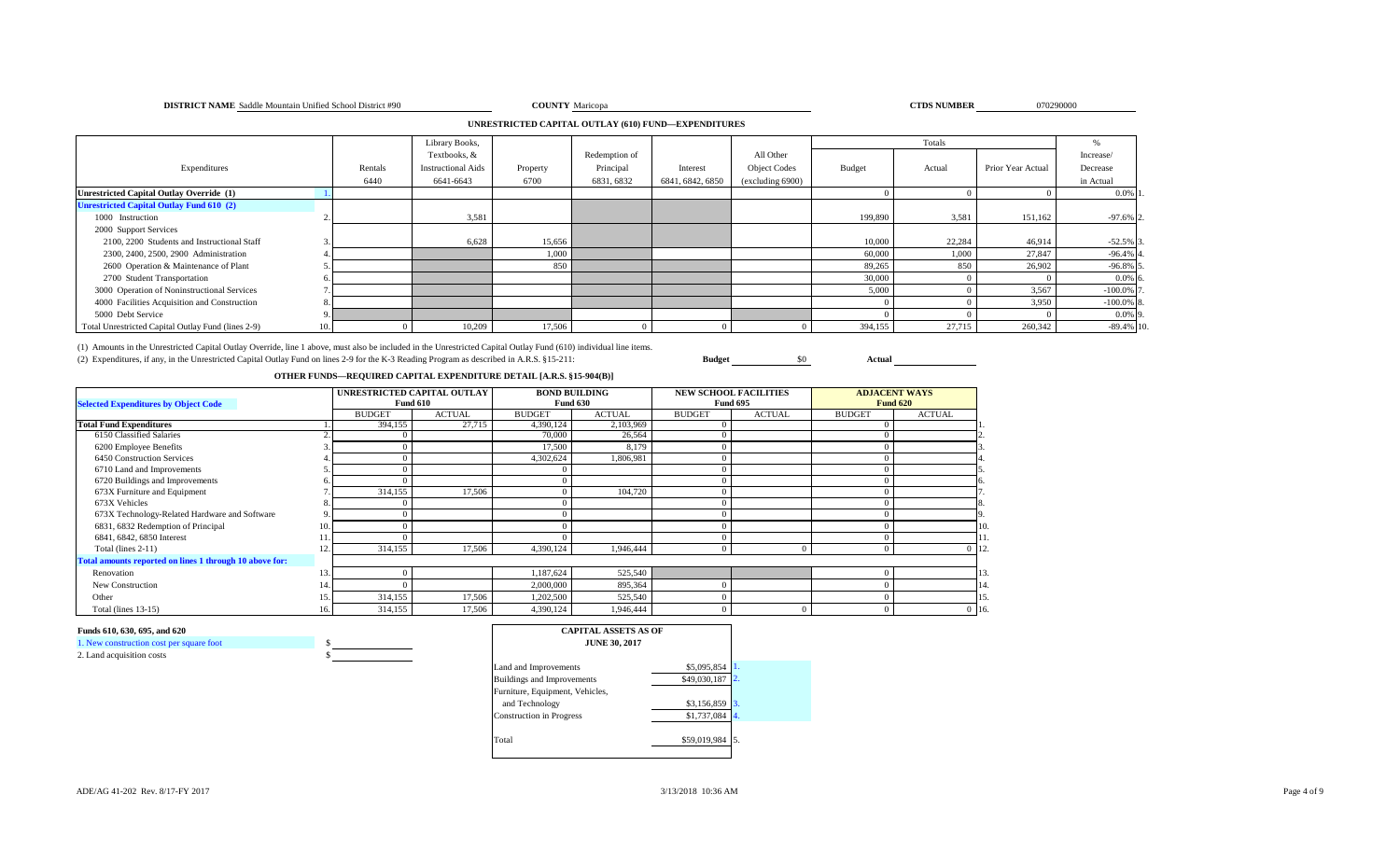### **DISTRICT NAME** Saddle Mountain Unified School District #90 **COUNTY** Maricopa **COUNTY** Maricopa **CTDS NUMBER** 070290000

**COUNTY** Maricopa

## **FEDERAL AND STATE PROJECTS**

|                                                              |     |                     |                | <b>FUND TRANSFERS</b> |               |                     |                    |         |
|--------------------------------------------------------------|-----|---------------------|----------------|-----------------------|---------------|---------------------|--------------------|---------|
|                                                              |     | <b>BEGINNING</b>    |                | <b>IN (OUT) 5200</b>  |               |                     | <b>ENDING FUND</b> |         |
|                                                              |     | <b>FUND BALANCE</b> | <b>REVENUE</b> | $(6910 \& 6930)$ (1)  |               | <b>EXPENDITURES</b> | <b>BALANCE</b>     |         |
| <b>FEDERAL PROJECTS</b>                                      |     | <b>ACTUAL</b>       | <b>ACTUAL</b>  | <b>ACTUAL</b>         | <b>BUDGET</b> | <b>ACTUAL</b>       | <b>ACTUAL</b>      |         |
| 100-130 ESEA Title I - Helping Disadvantaged Children        |     | (170, 943)          | 622,666        | (72, 840)             | 254,000       | 426,729             | $(47, 846)$ 1      |         |
| 140-150 ESEA Title II - Prof. Development and Technology     |     | (7,720)             | 31,840         | (3,242)               | 46,000        | 32,119              | $(11,241)$ 2.      |         |
| 160 ESEA Title IV - 21st Century Schools                     |     |                     |                |                       |               |                     |                    |         |
| 170-180 ESEA Title V - Promote Informed Parent Choice        |     |                     |                |                       |               |                     |                    |         |
| 190 ESEA Title III - Limited English & Immigrant Students    |     | (2,049)             | 13,838         | (426)                 | 35,762        | 20,681              | $(9,318)$ 5        |         |
| 200 ESEA Title VII - Indian Education                        |     |                     |                |                       |               |                     |                    |         |
| 210 ESEA Title VI - Flexibility and Accountability           |     |                     |                |                       |               |                     | 0.17               |         |
| 220 IDEA Part B                                              |     | (25, 865)           | 200,758        | (8,590)               | 200,472       | 187,931             | $(21,628)$ 8.      |         |
| 230 Johnson-O'Malley                                         |     |                     |                |                       |               |                     |                    |         |
| 240 Workforce Investment Act                                 | 10  |                     |                |                       |               |                     |                    | $0$ 10. |
| 250 AEA-Adult Education                                      |     |                     |                |                       |               |                     | $0$ 11             |         |
| 260-270 Vocational Education - Basic Grants                  |     | (17,984)            | 40,412         | (289)                 | 31,384        | 26,104              | $(3,965)$ 12       |         |
| 280 ESEA Title X - Homeless Education                        |     |                     |                |                       |               |                     | 0 1 13             |         |
| 290 Medicaid Reimbursement                                   |     | 412,836             | 121,549        |                       | 175,000       | 136,701             | 397,684 14.        |         |
| 374 E-Rate                                                   | 15  | 119,554             | 206,746        |                       | 110,000       | 114,413             | 211,887 15         |         |
| 378 Impact Aid                                               | 16. |                     |                |                       |               |                     |                    | $0\,16$ |
| 300-399 Other Federal Projects (Besides E-Rate & Impact Aid) |     | 6,977               | 4,086          |                       |               | 4,413               | 6,650 17           |         |
| <b>Total Federal Project Funds (lines 1-17)</b>              | 18. | 314,806             | 1,241,912      | (85, 387)             | 852,618       | 949,091             | 522,240 18.        |         |
|                                                              |     |                     |                |                       |               |                     |                    |         |

### **STATE PROJECTS**

| ---------------                                    |         |           |           |         |         |                  |
|----------------------------------------------------|---------|-----------|-----------|---------|---------|------------------|
| 400 Vocational Education                           |         | 14,551    |           | 9,600   | 14,554  | 19.              |
| 410 Early Childhood Block Grant                    |         |           |           |         |         | 120.             |
| 420 Ext. School Yr. - Pupils with Disabilities     |         |           |           |         |         | 121.             |
| 425 Adult Basic Education                          |         |           |           |         |         | 122.             |
| 430 Chemical Abuse Prevention Programs             |         |           |           |         |         | 123.             |
| 435 Academic Contests                              |         |           |           |         |         | 124.             |
| 450 Gifted Education                               |         |           |           |         |         | 25.              |
| 460 Environmental Special Plate                    |         |           |           |         |         | $\frac{126.}{2}$ |
| 465-499 Other State Projects                       |         | 1.020     |           |         | 688     | 332 27.          |
| <b>Total State Project Funds (lines 19-27)</b>     |         | 15.57     |           | 9.600   | 15.242  | 333 28.          |
| Total Federal and State Projects (lines 18 and 28) | 314,810 | 1,257,483 | (85, 387) | 862,218 | 964,333 | 522,573 29.      |

(1) In accordance with the USFR Chart of Accounts, the Impact Aid Fund may transfer monies (object code 6930) to the M&O and Teacherage Funds; the Impact Aid Fund may also receive transfers in (5200) from the Impact Aid Re Building and Impact Aid Revenue Bond Debt Service Funds; all other Federal Projects Funds may only make transfers out to the Indirect Costs Fund (object code 6910) based on an approved indirect cost rate, and may not recei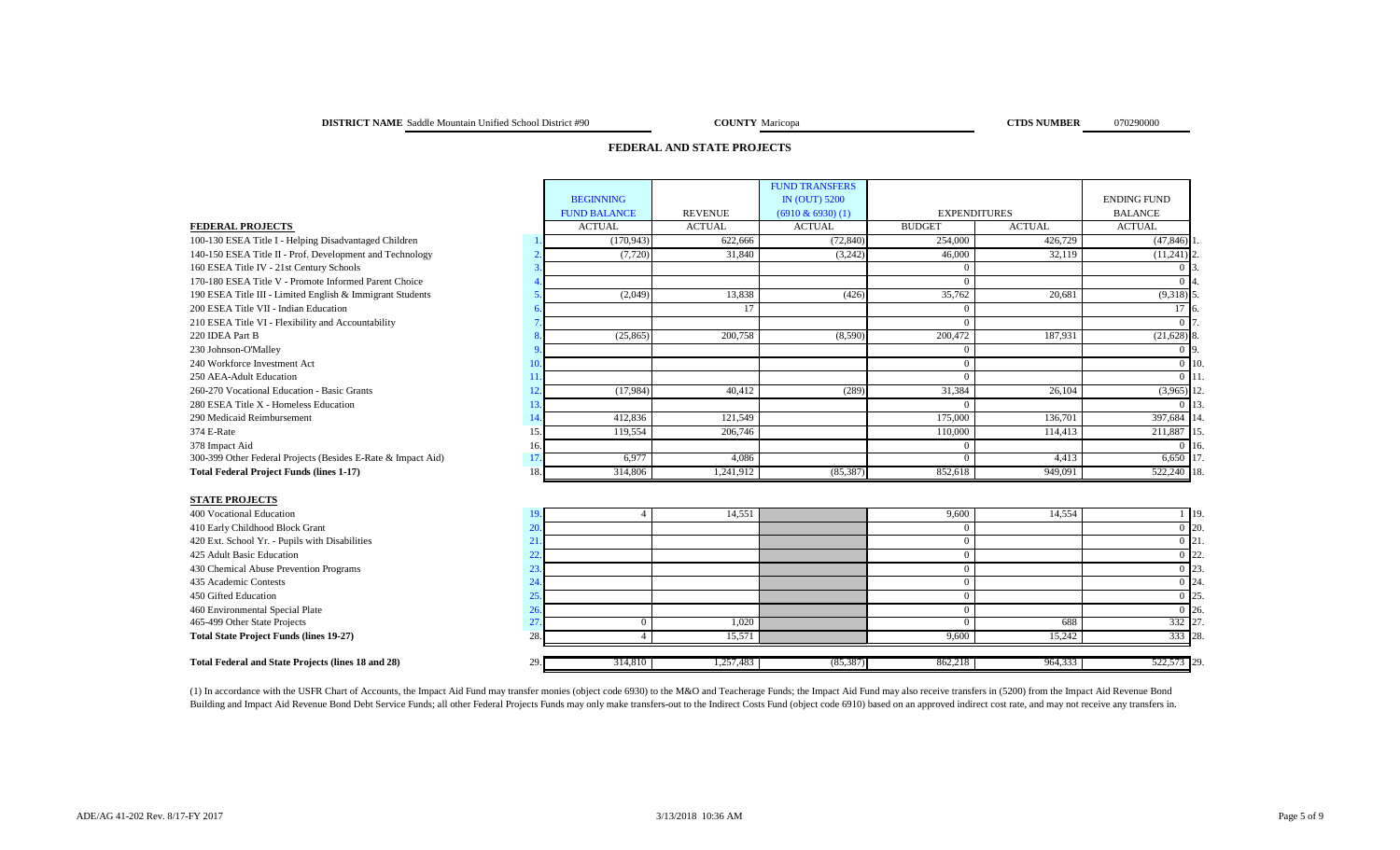|                                                |               |                     | REVENUES AND OTHER FUND TRANSFERS |               | <b>EXPENDITURES AND OTHER</b> |                |                               |                                           |                |               |
|------------------------------------------------|---------------|---------------------|-----------------------------------|---------------|-------------------------------|----------------|-------------------------------|-------------------------------------------|----------------|---------------|
|                                                |               | <b>BEGINNING</b>    | <b>FINANCING SOURCES</b>          | IN (OUT)      | <b>FINANCING USES</b>         |                | <b>ENDING FUND</b>            |                                           |                |               |
|                                                |               | <b>FUND BALANCE</b> | (excluding 5200)                  | 5200 (6930)   | (excluding 6910 and 6930)     |                | <b>BALANCE</b>                |                                           |                |               |
| <b>OTHER FUNDS</b>                             |               | <b>ACTUAL</b>       | <b>ACTUAL</b>                     | <b>ACTUAL</b> | <b>BUDGET</b>                 | <b>ACTUAL</b>  | <b>ACTUAL</b>                 |                                           |                |               |
| 020 Instructional Improvement                  |               | 101,020             | 60,265                            |               | 150,300                       | 55,487         | 105,798                       | <b>Instructional Improvement Fund 020</b> | <b>BUDGET</b>  | <b>ACTUAL</b> |
| 050 County, City, and Town Grants              |               | $\overline{0}$      | 17,500                            |               | 17,500                        | 13,210         | 4,290                         | Expenditures                              |                |               |
| 071 Structured English Immersion (1)           |               | $\overline{0}$      | $\sqrt{ }$                        |               | $\bf{0}$                      | $\overline{0}$ | $\overline{0}$ $\overline{1}$ | <b>Teacher Compensation Increases</b>     | $\overline{0}$ |               |
| 072 Compensatory Instruction (1)               |               | $\Omega$            |                                   |               | $\bf{0}$                      | $\Omega$       |                               | <b>Class Size Reduction</b>               | $\Omega$       |               |
| 500 School Plant                               |               | 2,748               | 18                                |               | 2,730                         | $\mathbf{0}$   | 2,766 5                       | <b>Dropout Prevention Programs</b>        | 150,300        | 55,487        |
| 515 Civic Center                               |               | 31,931              | 28,517                            |               | 60,000                        | 29,612         | 30,836                        | <b>Instructional Improvement Programs</b> | $\Omega$       |               |
| 520 Community School                           |               | 13,337              | 86                                |               | 60,000                        | $\Omega$       | 13,423                        | Total Expenditures (lines 1-4)            | 150,300        | 55,487        |
| 525 Auxiliary Operations                       |               | 32,720              | 107,765                           |               | 110,000                       | 51,020         | 89,465 8                      |                                           |                |               |
| 526 Extracurricular Activities Fees Tax Credit |               | 29,877              | 32,923                            |               | 49,000                        | 32,923         | 29,877 9.                     |                                           |                |               |
| 530 Gifts and Donations                        | $\frac{1}{2}$ | 643,684             | 35,597                            |               | 600,000                       | 23,569         | 655,712 10.                   |                                           |                |               |
| 535 Career & Tech. Ed. & Voc. Ed. Projects     | 11            | 9,788               | 7,532                             |               | 10,500                        | $\mathbf{0}$   | 17,320 11.                    |                                           |                |               |
| 540 Fingerprint                                | 12            | $\overline{0}$      |                                   |               | $\overline{0}$                | $\Omega$       |                               | $0\,12.$                                  |                |               |
| 545 School Opening                             | 13            | $\Omega$            |                                   |               | $\Omega$                      | $\Omega$       |                               | $0 \; 13.$                                |                |               |
| 550 Insurance Proceeds                         | 14            | 123,321             | 114,803                           |               | 120,000                       | 149,801        | 88,323 14.                    |                                           |                |               |
| 555 Textbooks                                  | 15            | 1,695               | <sup>11</sup>                     |               | 1,680                         |                | 1,706 15.                     |                                           |                |               |
| 565 Litigation Recovery                        | 16            | 6,239               | 3,400                             |               | 6,200                         |                | 9,639 16.                     |                                           |                |               |
| 570 Indirect Costs                             | 17            | 195,898             | 1,272                             | 85,631        | 180,000                       | 70,741         | 212,060 17.                   |                                           |                |               |
| 575 Unemployment Insurance                     | 18            |                     |                                   |               | $\bf{0}$                      |                |                               | $0\,18.$                                  |                |               |
| 580 Teacherage                                 | 19            |                     |                                   |               | $\overline{0}$                |                |                               | $0\,19.$                                  |                |               |
| 585 Insurance Refund                           | 20.           | 21,002              | 135                               |               | 21,000                        | $\overline{0}$ | 21,137 20.                    |                                           |                |               |
| 590 Grants and Gifts to Teachers               | 21            | 25.842              | (9.019)                           |               | 30,000                        | 1.294          | 15,529 21.                    |                                           |                |               |
| 595 Advertisement                              | 22            |                     |                                   |               | $\Omega$                      |                |                               | $0\,22.$                                  |                |               |
| 596 Joint Technical Education                  | 23.           | 81,868              | 101,678                           |               | 71,000                        | 59,262         | 124,284 23.                   |                                           |                |               |
| 620 Adjacent Ways                              | 24            | 1,670               | 77                                |               | $\bf{0}$                      |                | 1,747 24.                     |                                           |                |               |
| 630 Bond Building                              | 25            | 4,390,124           |                                   |               | $\bf{0}$                      | 2,103,969      | 2,286,155 25.                 |                                           |                |               |
| 639 Impact Aid Revenue Bond Building           | 26            |                     |                                   |               | $\overline{0}$                |                |                               | $0\,126.$                                 |                |               |
| 650 Gifts and Donations-Capital                | 27            | 24                  | $\Omega$                          |               | $\overline{0}$                |                | 24 27.                        |                                           |                |               |
| 660 Condemnation                               | 28            |                     |                                   |               | $\overline{0}$                |                |                               | $0^{\circ}$ 28.                           |                |               |
| 665 Energy and Water Savings                   | 29            | $\overline{0}$      |                                   |               | $\overline{0}$                |                |                               | $0\,$ 29.                                 |                |               |
| 686 Emergency Deficiencies Correction          | 30            |                     |                                   |               | $\bf{0}$                      |                |                               | $0\,$ 30.                                 |                |               |
| 691 Building Renewal Grant                     | 31            | 1,826               | 73,191                            |               | $\overline{0}$                | 74,089         | 928 31.                       |                                           |                |               |
| 695 New School Facilities                      | 32            |                     |                                   |               | $\overline{0}$                |                |                               | 0 32.                                     |                |               |
| 700 Debt Service                               | 33.           | 2,754,372           | 3,190,253                         |               | 3,191,344                     | 3,144,556      | 2,800,069 33.                 |                                           |                |               |
| 720 Impact Aid Revenue Bond Debt Service       | 34            |                     |                                   |               | $\overline{0}$                |                |                               | 0.34.                                     |                |               |
| 850 Student Activities                         | 35.           | 5                   |                                   |               |                               |                |                               | 5 35.                                     |                |               |
| Other TANS 745, 690                            | 36.           | 2,016,080           | 1,010,656                         |               | 1,000,000                     | 2,015,885      | 1,010,851 36.                 |                                           |                |               |
| <b>INTERNAL SERVICE FUNDS 950-989</b>          |               |                     |                                   |               |                               |                |                               |                                           |                |               |
| 9_ Self Insurance                              |               |                     |                                   |               | $\overline{0}$                |                | $\overline{0}$                |                                           |                |               |
| 955 Intergovernmental Agreements               |               | 14,815              | 2,262                             |               | 14,000                        | 7,771          | 9,306                         |                                           |                |               |
| 9 OPEB                                         |               |                     |                                   |               | $\Omega$                      |                |                               |                                           |                |               |
| 9_910_957 960 967                              |               | 156                 |                                   |               | $\overline{0}$                |                | 157 4                         |                                           |                |               |

| <b>Instructional Improvement Fund 020</b> | <b>BUDGET</b> | <b>ACTUAL</b> |  |
|-------------------------------------------|---------------|---------------|--|
| Expenditures                              |               |               |  |
| <b>Teacher Compensation Increases</b>     |               |               |  |
| Class Size Reduction                      |               |               |  |
| <b>Dropout Prevention Programs</b>        | 150,300       | 55,48         |  |
| <b>Instructional Improvement Programs</b> |               |               |  |
| Total Expenditures (lines 1-4)            | 150.300       |               |  |

(1) Actual Revenues and Actual Expenditures should agree with Supplement, page 3, Fund 071—line 13 and Fund 072—line 26.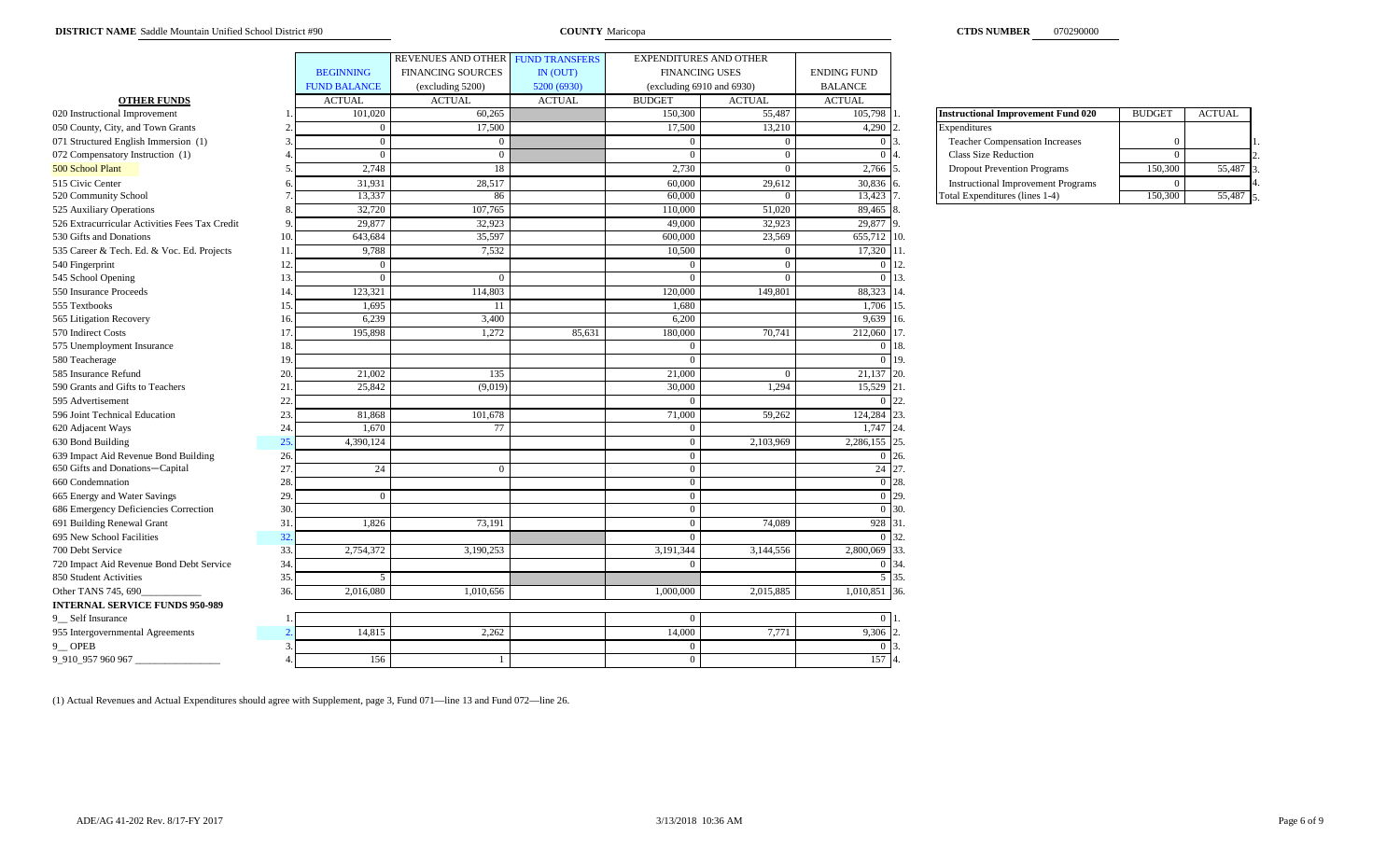**COUNTY** Maricopa

| <b>Bonds and Short-term Debt</b><br>1. Bonds Outstanding, July 1, 2016<br>2. Bonds issued during FY 2017         | \$20,225,000                 | Е.             | Total salaries and benefits expenditures related to an agreement with Department<br>of Labor to settle a decision based on the Fair Labor Standards Act |  |
|------------------------------------------------------------------------------------------------------------------|------------------------------|----------------|---------------------------------------------------------------------------------------------------------------------------------------------------------|--|
| 3. Bonds retired during FY 2017<br>4. Bonds Outstanding, June 30, 2017                                           | 2,325,000<br>\$17,900,000 4. |                | F. Rewards, Discounts, Incentives, and Other Financial Consideration Received<br>from Credit Card Companies (A.R.S. §35-391)                            |  |
| 5. Short-term Debt Outstanding, July 1, 2016                                                                     | $$0\,$ 5.                    |                |                                                                                                                                                         |  |
| 6. Short-term Debt Outstanding, June 30, 2017                                                                    | $$0\overline{6}$ .           |                | G. Cash and Investments held at June 30, 2017                                                                                                           |  |
| District Assessed Valuation and Other District Information<br>В.<br>1. FY 2017 Assessed Valuations and Tax Rates |                              |                | 1. Sinking funds<br>2. Bond funds                                                                                                                       |  |
| Tax Rate<br>\$755,818,570<br>a. Primary<br>\$755,818,570<br>b. Secondary<br>Tax Rate                             | 1.0094<br>0.4560             |                | 3. Other funds, except for any employee retirement funds                                                                                                |  |
| 2. Number of Schools<br>3. Actual Days in Session                                                                |                              |                |                                                                                                                                                         |  |
| 4. Area of School District (Square Miles)                                                                        |                              |                |                                                                                                                                                         |  |
| (Report this WHETHER OR NOT district changed boundaries in FY 2017)                                              |                              |                |                                                                                                                                                         |  |
| C. County Approved Liabilities incurred in excess of                                                             |                              | Unrestricted   |                                                                                                                                                         |  |
| district budget $(A.R.S. §15-907)$                                                                               | M & O                        | Capital Outlay |                                                                                                                                                         |  |
| 1. Destruction or damage                                                                                         |                              |                |                                                                                                                                                         |  |
| 2. Excessive/unexpected legal expenses                                                                           |                              |                |                                                                                                                                                         |  |
| 3. Mitigation or removal of health or safety hazard                                                              |                              |                |                                                                                                                                                         |  |
| D. Current Expenditures by Category                                                                              |                              |                |                                                                                                                                                         |  |
| 1. Classroom Instruction excl. Supplies (Function 1000, except line 2 amount)                                    |                              | \$5,839,102    |                                                                                                                                                         |  |
| 2. Classroom Supplies (Function 1000, Object Code 6600)                                                          |                              | \$403.296      |                                                                                                                                                         |  |
| 3 Administration ( <i>Functions</i> 2300 2400 2500 & 2900)                                                       |                              | \$1,585,954    |                                                                                                                                                         |  |

of Labor to settle a decision based on the Fair Labor Standards Act \$ [G.](#page-19-1)  [Cash and Investments held at June 30, 2017](#page-19-1)3. Other funds, except for any employee retirement funds [Rewards, Discounts, Incentives, and Other Financial Consideration Received](#page-19-0)  [from Credit Card Com](#page-19-0)panies (A.R.S. §35-391)

| 1. Classroom Instruction excl. Supplies ( <i>Function 1000, except line 2 amount</i> ) | \$5,839,102  |
|----------------------------------------------------------------------------------------|--------------|
| 2. Classroom Supplies ( <i>Function 1000, Object Code 6600</i> )                       | \$403.296    |
| 3. Administration ( <i>Functions 2300, 2400, 2500, &amp; 2900</i> )                    | \$1,585,954  |
| 4. Support Services—Students <i>(Function 2100)</i>                                    | \$713.536    |
| 5. All Other Support Services & Operations ( <i>Functions 2200, 2600, 2700</i> ,       |              |
| 3100, & 3400)                                                                          | \$4,130,368  |
| 6. Total Current Expenditures                                                          | \$12,672,256 |
|                                                                                        |              |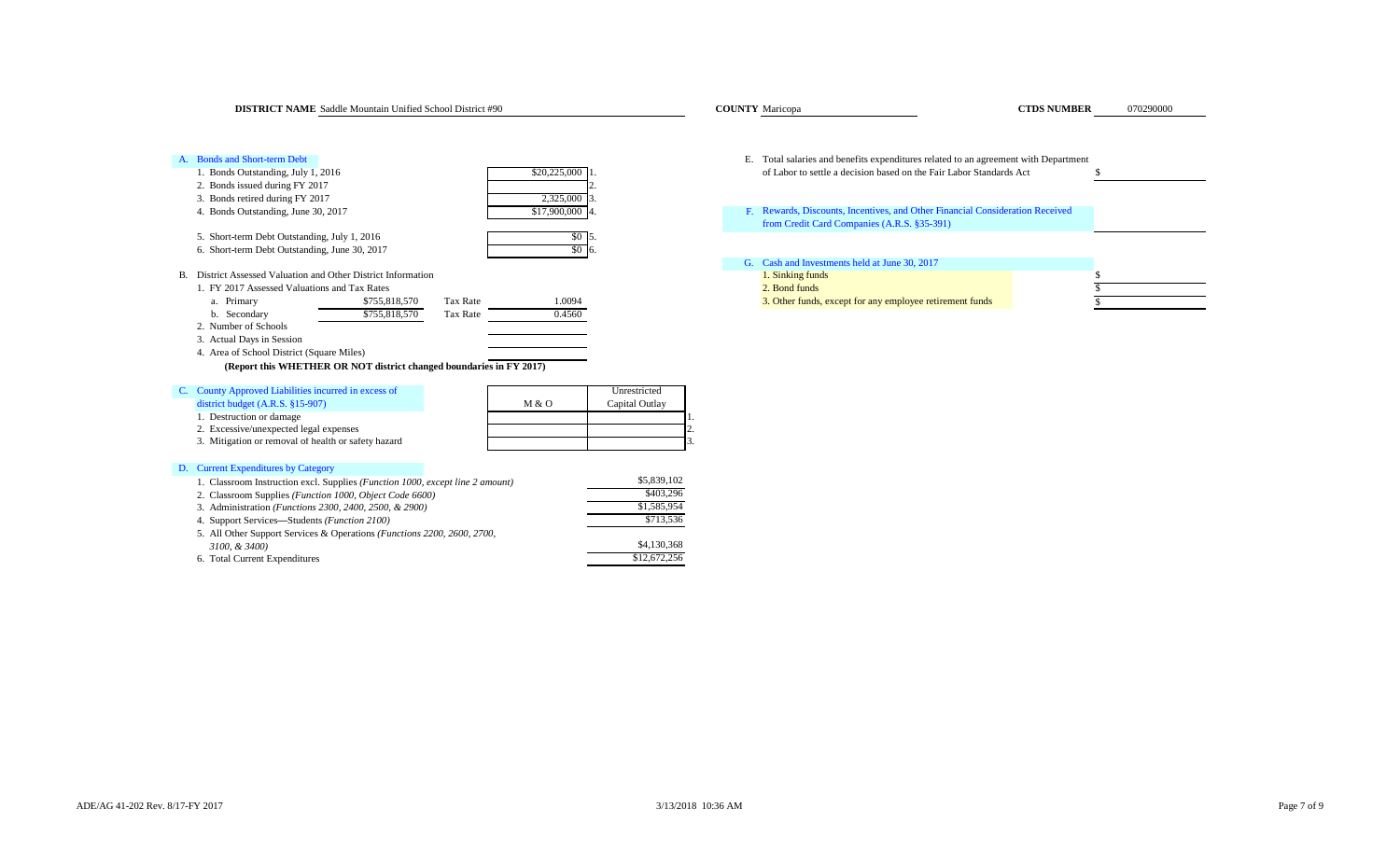### **A. ENROLLMENT OF GIFTED PUPILS BY GRADE (A.R.S. §15-779.02)**

| Areas of Identification [A.R.S. §15-203(A)(15)] | GRADE |  |  |  |  |  |  |       |  |              |
|-------------------------------------------------|-------|--|--|--|--|--|--|-------|--|--------------|
|                                                 |       |  |  |  |  |  |  | l ( ) |  | <b>TOTAL</b> |
| 1. Quantitative Reasoning                       |       |  |  |  |  |  |  |       |  |              |
| 2. Verbal Reasoning                             |       |  |  |  |  |  |  |       |  | 11 12        |
| 3. Nonverbal Reasoning                          |       |  |  |  |  |  |  |       |  |              |
| 4. Total Duplicated Enrollment (lines 1-3)      |       |  |  |  |  |  |  | 10    |  | 44 4         |

|                                           | PROGRAM       | PROGRAM      | GIFTED PUPILS (ELEMENTARY, SECONDARY, AND TOTAL)    |               |               |  |
|-------------------------------------------|---------------|--------------|-----------------------------------------------------|---------------|---------------|--|
|                                           | 200           | 200          | Actual Expenditures for all Gifted Programs:        |               |               |  |
|                                           | <b>BUDGET</b> | ACTUAL       | K-8                                                 |               |               |  |
| 1. Total All Disability Classifications   | 1,524,908     | 1.745.298 1. | $9-12$                                              |               |               |  |
| 2. Gifted Education                       | 2.500         | 1.369 2.     | Total                                               |               |               |  |
| 3. Remedial Education                     |               |              |                                                     |               |               |  |
| 4. ELL Incremental Costs                  |               |              | <b>D. EXPENDITURES FOR AUDIT SERVICES</b>           |               |               |  |
| 5. ELL Compensatory Instruction           |               |              |                                                     | <b>BUDGET</b> | <b>ACTUAL</b> |  |
| 6. Vocational and Technological Education | 200,000       | 145,836 6.   | 1. Nonfederal Audit Expenditures - M&O Fund<br>6350 | 27,000        | 27,00         |  |
| 7. Career Education                       |               |              | 2. Federal Audit Expenditures - All Funds<br>6330   |               |               |  |
| 8. Total (lines 1-7)                      | .727.408      | 1.892.503 8. |                                                     |               |               |  |

## **[B. M&O SPECIAL EDUCATION PROGRAMS BY TYPE](#page-20-0) C. MAINTENANCE AND OPERATION FUND EXPENDITURES FOR**

**GIFTED PUPILS (ELEMENTARY, SECONDARY, AND TOTAL)** 

| Actual Expenditures for all Gifted Programs: |  |
|----------------------------------------------|--|
| $K-8$ $S$                                    |  |
| $9-12S$                                      |  |
| Total \$                                     |  |

# **D. EXPENDITURES FOR AUDIT SERVICES**

|     | <b>BUDGET</b> | <b>ACTUAL</b> |  |
|-----|---------------|---------------|--|
| 350 | 27,000        | 27,000        |  |
| 330 |               |               |  |

### **[E. MAINTENANCE AND OPERATION FUND EXPENDITURES FOR PERFORMANCE PAY \(A.R.S. §15-920\)](#page-20-2)**

Actual Expenditures made in FY 2017 \$

|  |  | ______ |
|--|--|--------|
|  |  |        |
|  |  |        |
|  |  |        |
|  |  |        |
|  |  |        |
|  |  |        |
|  |  |        |

### **[F. TUITION](#page-20-3)**

|  |  | <b>Type 03 Districts Only</b> |  |
|--|--|-------------------------------|--|
|--|--|-------------------------------|--|

- 1. Tuition to Other Arizona Districts for **high school students only** (objects 6561 & 6565)
- 2. Tuition to Other Arizona Districts
- for all other students (objects 6561)
- 3. Tuition to Out-of-State Districts
	- for **high school students only** (objects 6562 & 6565)
- 4. Tuition to Out-of-State Districts for all other students (objects 6562)

### **Non-Type 03 Districts**

- 5. Tuition to Other Arizona Districts (object 6561)
- 6. Tuition to Out-of-State Districts (object 6562)
- **All Districts**
- 7. Tuition to Private Schools (object 6563)
- 8. Tuition to Ed Services\Coops\IGAs (object 6564)
- 9. Tuition Other (object 6569) (1)
- 10. Total (lines 1-9)

| <b>F. TUITION</b>                                       | <b>Tuition Expenditures</b> |         |      |                   |  |  |
|---------------------------------------------------------|-----------------------------|---------|------|-------------------|--|--|
| <b>Type 03 Districts Only</b>                           | Operations                  | Capital | Debt | Total             |  |  |
| 1. Tuition to Other Arizona Districts                   |                             |         |      |                   |  |  |
| for high school students only (objects $6561 & 6565$ )  |                             |         |      | 01.               |  |  |
| 2. Tuition to Other Arizona Districts                   |                             |         |      |                   |  |  |
| for all other students (objects 6561)                   |                             |         |      | $0\overline{2}$ . |  |  |
| 3. Tuition to Out-of-State Districts                    |                             |         |      |                   |  |  |
| for high school students only (objects $6562 \& 6565$ ) |                             |         |      | $0\overline{3}$ . |  |  |
| 4. Tuition to Out-of-State Districts                    |                             |         |      |                   |  |  |
| for all other students (objects 6562)                   |                             |         |      | 0 <sub>4</sub>    |  |  |
| <b>Non-Tyne 03 Districts</b>                            |                             |         |      |                   |  |  |



| 017<br>. .        |  |  |
|-------------------|--|--|
| 08.               |  |  |
| 09.               |  |  |
| $\overline{0}$ 10 |  |  |

(1) Tuition paid to the State and other governmental organizations, such as the Arizona School for the Deaf and Blind, as reimbursement for providing specialized instructional services to students residing within the boundaries of the paying district.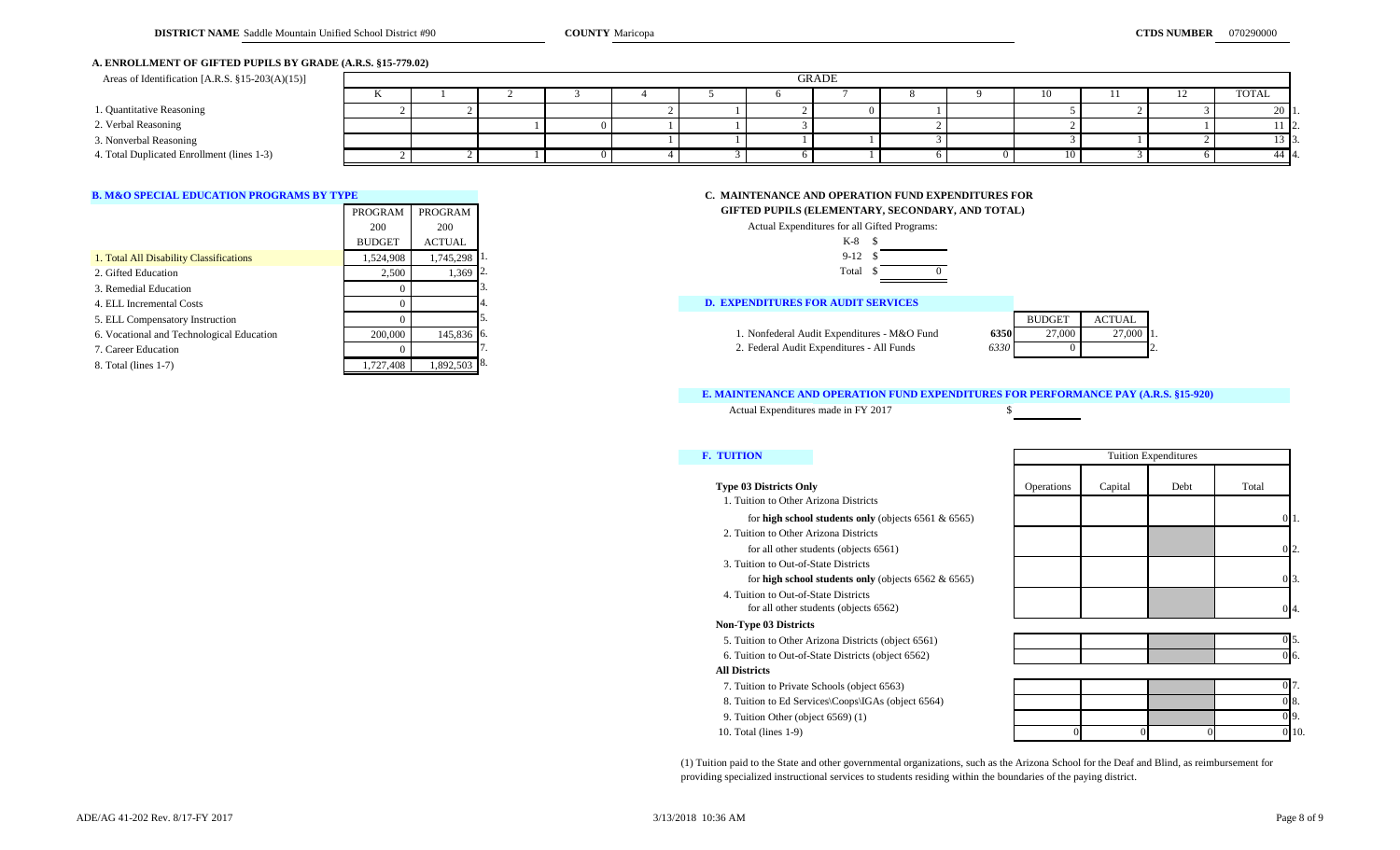### **ADDITIONAL INFORMATION FOR NATIONAL PUBLIC EDUCATION FINANCIAL SURVEY REPORTING**

|                                              |     |                 |          |             |          | <b>Programs</b> 100-600 |               |           |               |             |               | <b>Programs 700-900</b> |               |
|----------------------------------------------|-----|-----------------|----------|-------------|----------|-------------------------|---------------|-----------|---------------|-------------|---------------|-------------------------|---------------|
|                                              |     |                 |          | Purchased   |          |                         |               | Judgments |               |             |               |                         |               |
|                                              |     |                 | Employee | Services    |          |                         |               | Against a | Redemption of | Interest    |               | All                     |               |
| <b>Funds 020-799</b>                         |     | <b>Salaries</b> | Benefits | 6300, 6400, | Supplies | Property                | Dues and Fees | District  | Principal     | 6841, 6842, | Miscellaneous | <b>Object Codes</b>     | <b>Total</b>  |
|                                              |     | 6100            | 6200     | 6500        | 6600     | 6700                    | 6810          | 6820      | 6831, 6832    | 6850        | 6890          | (excluding 6900)        |               |
| 1000 Instruction                             |     | 241,833         | 68,768   | 105,086     | 95,352   | 29,278                  | 59,424        |           |               |             | 32,009        |                         | 631,750 1     |
| 2000 Support Services                        |     |                 |          |             |          |                         |               |           |               |             |               |                         |               |
| 2100 Students                                |     | 40,205          | 16,863   | 1.099       | 5,671    | 15,035                  | 650           |           |               |             |               |                         | 79,523 2      |
| 2200 Instructional Staff                     |     | 146,533         | 44,243   | 146,840     | 37,244   | 94                      | 7,535         |           |               |             |               |                         | 382,489       |
| 2300 General Administration                  |     |                 |          | 4.042       | 900      | 5,642                   | 4,660         |           |               |             |               |                         | 15,244        |
| 2400 School Administration                   |     | 2,228           | 217      | 854         | 646      |                         | 298           |           |               |             |               |                         | $4,243$ 5     |
| 2500, 2900 Central Services, Other           |     | 20,792          | 6,004    | 91,445      | 5,483    | 139,882                 | 1,000         |           |               |             | 1,267         |                         | 265,873       |
| 2600 Operation and Maintenance of Plant      |     | 19,951          | 5,720    | 194,760     | 18,826   | 114,988                 |               |           |               |             |               |                         | 354,245       |
| 2700 Student Transportation                  |     | 6,711           | 2,475    |             | 1,086    | 31,474                  | 10,193        |           |               |             |               |                         | 51,939 8      |
| 3000 Operation of Noninstructional Services  |     |                 |          |             |          |                         |               |           |               |             |               |                         |               |
| 3100 Food Service Operations                 |     | 30,600          | 7,388    | 685,741     | 11,073   |                         |               |           |               |             |               | 3,626                   | 738,428 9     |
| 3200 Enterprise Operations                   | 10. |                 |          |             |          |                         |               |           |               |             |               |                         | $0$   10.     |
| 3300 Community Services Operations           |     |                 |          |             |          |                         |               |           |               |             |               | 4,017                   | 4,017 11      |
| 3400 Bookstore Operations                    | 12  |                 |          |             |          |                         |               |           |               |             |               |                         | $0 \vert 12.$ |
| 4000 Facilities Acquisition and Construction | 13. |                 |          | 1,826,200   |          | 34,976                  | 500           |           |               |             |               |                         | 1,861,676 13  |
| 5000 Debt Service                            | 14. |                 |          |             |          |                         |               |           | 2,235,000     | 909,056     |               |                         | 3,144,056 14  |
| Total (lines 1-14)                           | 15  | 508,853         | 151,678  | 3,056,067   | 176,281  | 371,369                 | 84,260        |           | 2,235,000     | 909,056     | 33,276        | 7,643                   | 7,533,483 15  |

|                                                                    |                           |             |                                                          |                                                          | <b>Property</b> | All Other        |              |
|--------------------------------------------------------------------|---------------------------|-------------|----------------------------------------------------------|----------------------------------------------------------|-----------------|------------------|--------------|
|                                                                    |                           |             |                                                          | <b>Funds 020-799</b>                                     | 6700            | (excluding 6900) | <b>Total</b> |
|                                                                    |                           | Certified   |                                                          |                                                          |                 |                  |              |
|                                                                    | <b>Certified Teachers</b> | Substitutes | <b>Contract Teachers</b>                                 |                                                          |                 |                  |              |
|                                                                    |                           |             | $(in Object 6100)$ $(in Object 6100)$ $(in Object 6300)$ | 1. Program 700                                           |                 |                  | 0 I          |
| 1. Regular Education (Programs 100, 280, 520, and 550)             | 2.857.224                 | 56.065      |                                                          | 2. Program 800                                           |                 |                  |              |
| 2. Special Education (Programs 200-230, 250, and 300-399)          | 691.504                   | 21,270      |                                                          | 3. Program 900                                           |                 | 7.643            | 7,643        |
| 3. Vocational Education (Programs 270 and 540)                     | 137.071                   | 3.230       |                                                          | 4. Total (lines 1-3)                                     |                 | 7.643            | 7,643 4.     |
| 4. Other Programs (Programs 240, 260, 265, 510-515 and 530)        | 1.500                     |             |                                                          |                                                          |                 |                  |              |
| 5. Cocurricular Activities, Athletics, and Other (Program 600-630) | 119,714                   |             |                                                          | <b>Property Detail for Function 4000 (Funds 020-799)</b> |                 |                  |              |

| 6. Textbooks (Function 1000, Object 6640) | 139,347 6. | 3.6731-39 Equipment |  |
|-------------------------------------------|------------|---------------------|--|
| 7. Number of FTE-Certified Teachers       | -89 LL     | Total (lines 1-3)   |  |
| 8. Number of FTE-Contract Teachers        | 0 B.       | 5.6450 Construction |  |

# **[Utilities and Energy Detail \(Only Function 2600\)](#page-21-5) [Technology \(All Funds, All Functions\)](#page-21-6)**

| 1.6410-6411 Utility Services | 31,639  | и      |
|------------------------------|---------|--------|
| 2.6620-6629 Energy           | 655,942 | ∽<br>▵ |

# **[Teacher Salaries \(All Funds, Function 1000\)](#page-21-1) [Programs 700-900 Expenditure Detail \(Funds 020-799\)](#page-21-2)**

|                         | <b>Property</b> | All Other        |              |
|-------------------------|-----------------|------------------|--------------|
| <b>Funds 020-799</b>    | 6700            | (excluding 6900) | Total        |
|                         |                 |                  |              |
| 1. Program 700          |                 |                  |              |
| 2. Program 800          |                 |                  | 2.           |
| 3. Program 900          |                 | 7,643            | 13.<br>7,643 |
| 4. Total (lines $1-3$ ) |                 | 7,643            | 7,643<br>14. |

### **Froperty Detail for Function 4000 (Funds 020-799)**

|                                           |            |      |  | 1.6710 Land and Improvements      |            |  |
|-------------------------------------------|------------|------|--|-----------------------------------|------------|--|
| Other Items (All Funds)                   |            |      |  | 2.6720 Buildings and Improvements |            |  |
| 6. Textbooks (Function 1000, Object 6640) | 139,347 6. |      |  | 3.6731-39 Equipment               | 371,370 3. |  |
| 7. Number of FTE-Certified Teachers       | 89 I7      |      |  | 4. Total (lines 1-3)              | 371,370 4. |  |
| 8. Number of FTE-Contract Teachers        |            | -18. |  | 5.6450 Construction               |            |  |

| 31,639 1.  | 1.6650 Supplies–Technology-Related                                    | 5.831       |  |
|------------|-----------------------------------------------------------------------|-------------|--|
| 655.942 2. | 2. 6737-38 Technology-Related Hardware & Software (less than \$5,000) | 54.954 2.   |  |
|            | 3. Subtotal (Lines 1-2)                                               | $60,785$ 3. |  |
|            | 4.6739 Technology-Related Hardware & Software (\$5,000 or more)       | 39,669 4.   |  |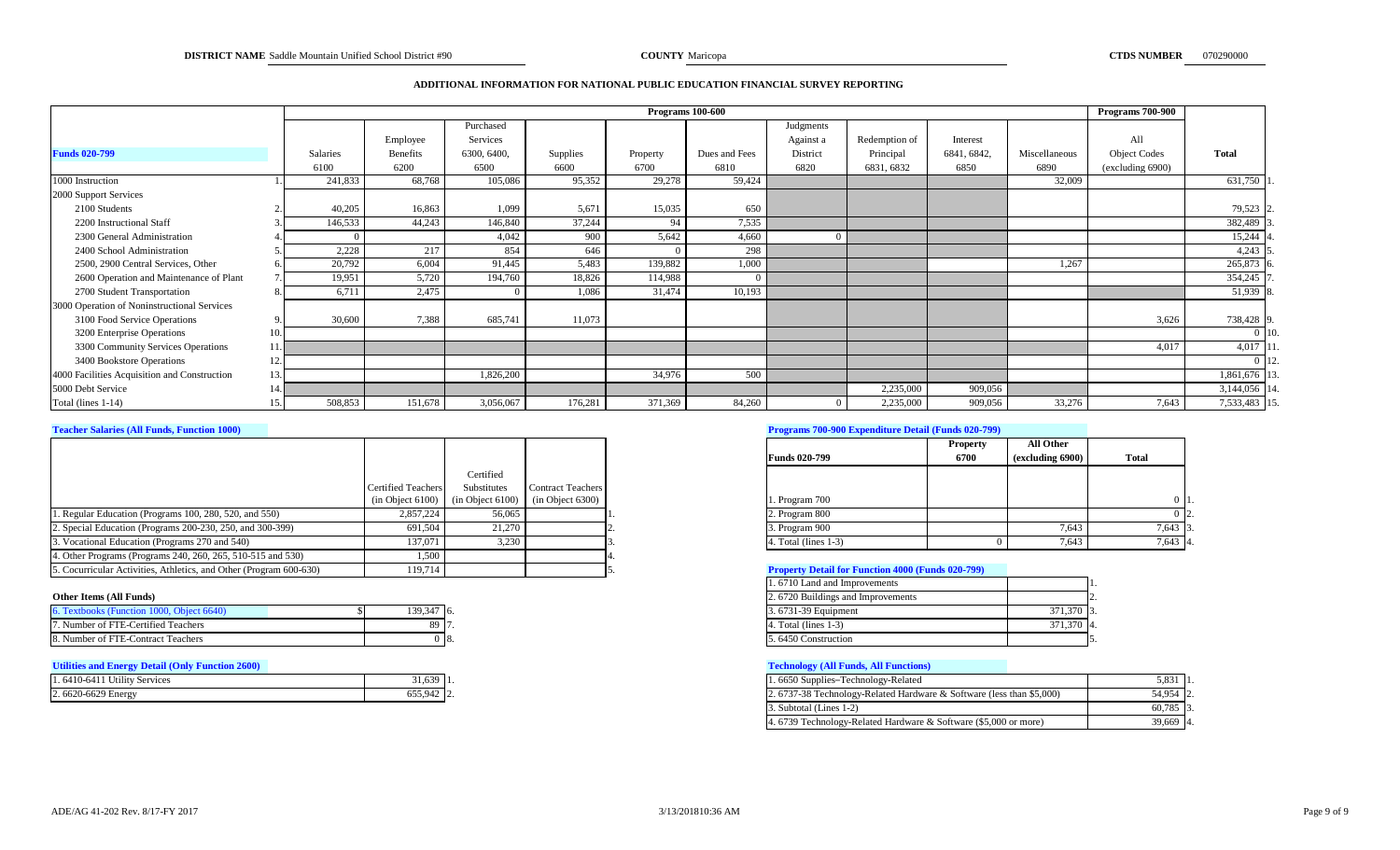| SUMMARY OF SCHOOL DISTRICT ANNUAL FINANCIAL REPORT                                                 |                          | <b>CTDS NUMBER</b>               | 070290000                        |                              |                                  |                      |
|----------------------------------------------------------------------------------------------------|--------------------------|----------------------------------|----------------------------------|------------------------------|----------------------------------|----------------------|
| I certify that the Annual Financial Report of Saddle Mountain Unified School District, Maricopa    |                          |                                  |                                  | Avg. Daily Membership        | 2016                             | 2017                 |
| County, for fiscal year 2017 was approved by the Governing Board on October 12, 2017, and that the |                          |                                  |                                  | Attending                    | 1,431.499                        | 1,494.301            |
|                                                                                                    |                          |                                  |                                  |                              |                                  |                      |
| complete Annual Financial Report may be reviewed by contacting Kirk Waddle at the District Office, |                          |                                  |                                  |                              |                                  |                      |
| telephone 623-474-5110 during normal business hours.                                               |                          |                                  |                                  | 2017 Tax Rates:              | Primary                          | Secondary            |
|                                                                                                    |                          |                                  |                                  |                              | 1.0094                           | 0.4560               |
| ADE/AG 41-202S Rev. 8/17-FY 2017                                                                   |                          | President of the Governing Board |                                  |                              |                                  |                      |
|                                                                                                    |                          | Revenues and Other               |                                  |                              | Actual Expenditures and          |                      |
|                                                                                                    | <b>Beginning</b>         | <b>Financing Source</b>          | <b>Fund Transfers</b>            |                              | Other Financing Uses             | Ending               |
| Fund/Program                                                                                       | <b>Fund Balance</b>      | (Excl. Transfers)                | In $(Out)$                       | <b>Budgeted Expenditures</b> | (Excl. Transfers)                | Fund Balance         |
| <b>Regular Education</b>                                                                           |                          |                                  |                                  | 8,294,818                    | 7,476,539                        |                      |
| Special Education                                                                                  |                          |                                  |                                  | 1,727,408                    | 1,892,503                        |                      |
| <b>Pupil Transportation</b>                                                                        |                          |                                  |                                  | 811,000                      | 746,925                          |                      |
| Desegregation                                                                                      |                          |                                  |                                  | $\mathbf{0}$                 | $\overline{0}$                   |                      |
| Special K-3 Program Override                                                                       |                          |                                  |                                  | $\mathbf{0}$                 | $\overline{0}$                   |                      |
| <b>Dropout Prevention Programs</b>                                                                 |                          |                                  |                                  | $\mathbf{0}$                 | $\overline{0}$                   |                      |
| Joint Career & Tech. Ed. & Voc. Ed. Center                                                         |                          |                                  |                                  | $\mathbf{0}$                 | $\overline{0}$                   |                      |
| K-3 Reading Program                                                                                |                          |                                  |                                  | 59,781                       | 56,402                           |                      |
| Maintenance and Operation Total<br>Classroom Site Funds                                            | 1,222,703                | 10,671,059<br>604,415            | (1,008,987)                      | 10,893,007                   | 10,172,369                       | 712,406              |
| <b>Instructional Improvement</b>                                                                   | 306,216<br>101,020       | 60,265                           |                                  | 908,015<br>150,300           | 399,276<br>55,487                | 511,355<br>105,798   |
| <b>Unrestricted Capital Outlay</b>                                                                 | 339,818                  | 32,026                           | $\mathbf{0}$                     | 394,155                      | 27,715                           | 344,129              |
| <b>Adjacent Ways</b>                                                                               | 1,670                    | 77                               | $\overline{0}$                   | $\mathbf{0}$                 | $\overline{0}$                   | 1,747                |
| <b>Bond Building</b>                                                                               | 4,390,124                | $\overline{0}$                   | $\overline{0}$                   | $\overline{0}$               | 2,103,969                        | 2.286.155            |
| <b>Other Capital Funds</b>                                                                         | $\overline{0}$           | $\bf{0}$                         | $\overline{0}$                   | $\overline{0}$               | $\theta$                         | 0                    |
| New School Facilities                                                                              | $\overline{0}$           | $\overline{0}$                   |                                  | $\mathbf{0}$                 | $\overline{0}$                   | 0                    |
| <b>Federal Projects</b>                                                                            | 314,806                  | 1,241,912                        | (85, 387)                        | 852,618                      | 949,091                          | 522,240              |
| <b>State Projects</b>                                                                              | 4                        | 15,571                           |                                  | 9,600                        | 15,242                           | 333                  |
| County, City, and Town Grants                                                                      | $\overline{0}$           | 17,500                           | $\overline{0}$                   | 17,500                       | 13,210                           | 4,290                |
| Structured English Immersion                                                                       | $\overline{0}$           | $\mathbf{0}$                     |                                  | $\bf{0}$                     | $\overline{0}$                   | $\Omega$             |
| Compensatory Instruction                                                                           | $\overline{0}$           | $\overline{0}$                   |                                  | $\overline{0}$               | $\overline{0}$                   | $\Omega$             |
| School Plant Fund                                                                                  | 2,748                    | 18                               | $\mathbf{0}$                     | 2,730                        | $\overline{0}$                   | 2,766                |
| Food Service                                                                                       | 151,328                  | 781,901                          | $\overline{0}$                   | 750,000                      | 734,802                          | 198,427              |
| Civic Center                                                                                       | 31,931                   | 28,517                           | $\overline{0}$                   | 60,000                       | 29,612                           | 30,836               |
| <b>Community School</b>                                                                            | 13,337                   | 86                               | $\overline{0}$                   | 60,000                       | $\overline{0}$                   | 13,423               |
| <b>Auxiliary Operations</b>                                                                        | 32,720                   | 107,765                          | $\overline{0}$                   | 110,000                      | 51,020                           | 89,465               |
| <b>Extracurricular Activities Fees</b>                                                             | 26,974                   | 32,923                           | $\overline{0}$                   | 49,000                       | 30,020                           | 29,877               |
| <b>Gifts and Donations</b>                                                                         | 643,708                  | 35,597                           | $\overline{0}$                   | 600,000                      | 23,569                           | 655,736              |
| Career & Tech. Ed. & Voc. Ed. Projects                                                             | 9,788                    | 7,532                            | $\overline{0}$<br>$\overline{0}$ | 10,500                       | $\overline{0}$<br>$\overline{0}$ | 17,320               |
| Fingerprint<br>School Opening                                                                      | 0<br>$\overline{0}$      | $\mathbf{0}$<br>$\overline{0}$   | $\overline{0}$                   | $\bf{0}$<br>$\mathbf{0}$     | $\overline{0}$                   | $\bf{0}$<br>$\Omega$ |
| <b>Insurance Proceeds</b>                                                                          | 123,321                  | 114,803                          | $\overline{0}$                   | 120,000                      | 149,801                          | 88,323               |
| <b>Textbooks</b>                                                                                   | 1,695                    | 11                               | $\theta$                         | 1,680                        | $\overline{0}$                   | 1,706                |
| <b>Litigation Recovery</b>                                                                         | 6,239                    | 3,400                            | $\theta$                         | 6,200                        | $\overline{0}$                   | 9,639                |
| <b>Indirect Costs</b>                                                                              | 195,898                  | 1,272                            | 85,631                           | 180,000                      | 70,741                           | 212,060              |
| <b>Unemployment Insurance</b>                                                                      | $\overline{0}$           | $\mathbf{0}$                     | $\overline{0}$                   | $\bf{0}$                     | $\mathbf{0}$                     | $\Omega$             |
| Teacherage                                                                                         | $\overline{0}$           | $\overline{0}$                   | $\overline{0}$                   | $\overline{0}$               | $\overline{0}$                   | $\overline{0}$       |
| <b>Insurance Refund</b>                                                                            | 21,002                   | 135                              | $\overline{0}$                   | 21,000                       | $\overline{0}$                   | 21,137               |
| Grants and Gifts to Teachers                                                                       | 25,842                   | (9,019)                          | $\overline{0}$                   | 30,000                       | 1,294                            | 15,529               |
| Advertisement                                                                                      | $\overline{0}$           | $\overline{0}$                   | $\overline{0}$                   | $\overline{0}$               | $\overline{0}$                   | $\Omega$             |
| Joint Technical Education                                                                          | 81,868                   | 101,678                          | $\overline{0}$                   | 71,000                       | 59,262                           | 124,284              |
| <b>Impact Aid Revenue Bond Building</b>                                                            | $\overline{0}$           | $\overline{0}$                   | $\overline{0}$                   | $\overline{0}$               | $\overline{0}$                   | $\Omega$             |
| Debt Service                                                                                       | 2,754,372                | 3,190,253                        | $\overline{0}$                   | 3,191,344                    | 3,144,556                        | 2,800,069            |
| <b>Emergency Deficiencies Correction</b>                                                           | $\overline{0}$           | $\overline{0}$                   | $\overline{0}$                   | $\overline{0}$               | $\overline{0}$                   | $\Omega$             |
| <b>Building Renewal Grant</b>                                                                      | 1,826                    | 73,191                           | $\overline{0}$                   | $\overline{0}$               | 74,089                           | 928                  |
| Impact Aid Rev. Bond Debt Service                                                                  | $\overline{0}$           | $\bf{0}$                         | $\overline{0}$                   | $\overline{0}$               | $\overline{0}$                   | $\theta$             |
| <b>Student Activities</b>                                                                          | 5                        | $\overline{0}$                   |                                  |                              | $\overline{0}$                   | 5                    |
| Self-Insurance                                                                                     | $\overline{0}$           | $\overline{0}$                   | $\overline{0}$                   | $\overline{0}$               | $\overline{0}$                   | $\Omega$             |
| <b>Intergovernmental Agreements</b><br>OPEB                                                        | 14,815<br>$\overline{0}$ | 2,262<br>$\overline{0}$          | $\overline{0}$<br>$\overline{0}$ | 14,000<br>$\overline{0}$     | 7,771                            | 9,306                |
| <b>Other Funds</b>                                                                                 |                          |                                  |                                  |                              | $\overline{0}$                   | $\Omega$             |
|                                                                                                    | 2,016,236                | 1,010,657                        | $\overline{0}$                   | 1,000,000                    | 2,015,885                        | 1,011,008            |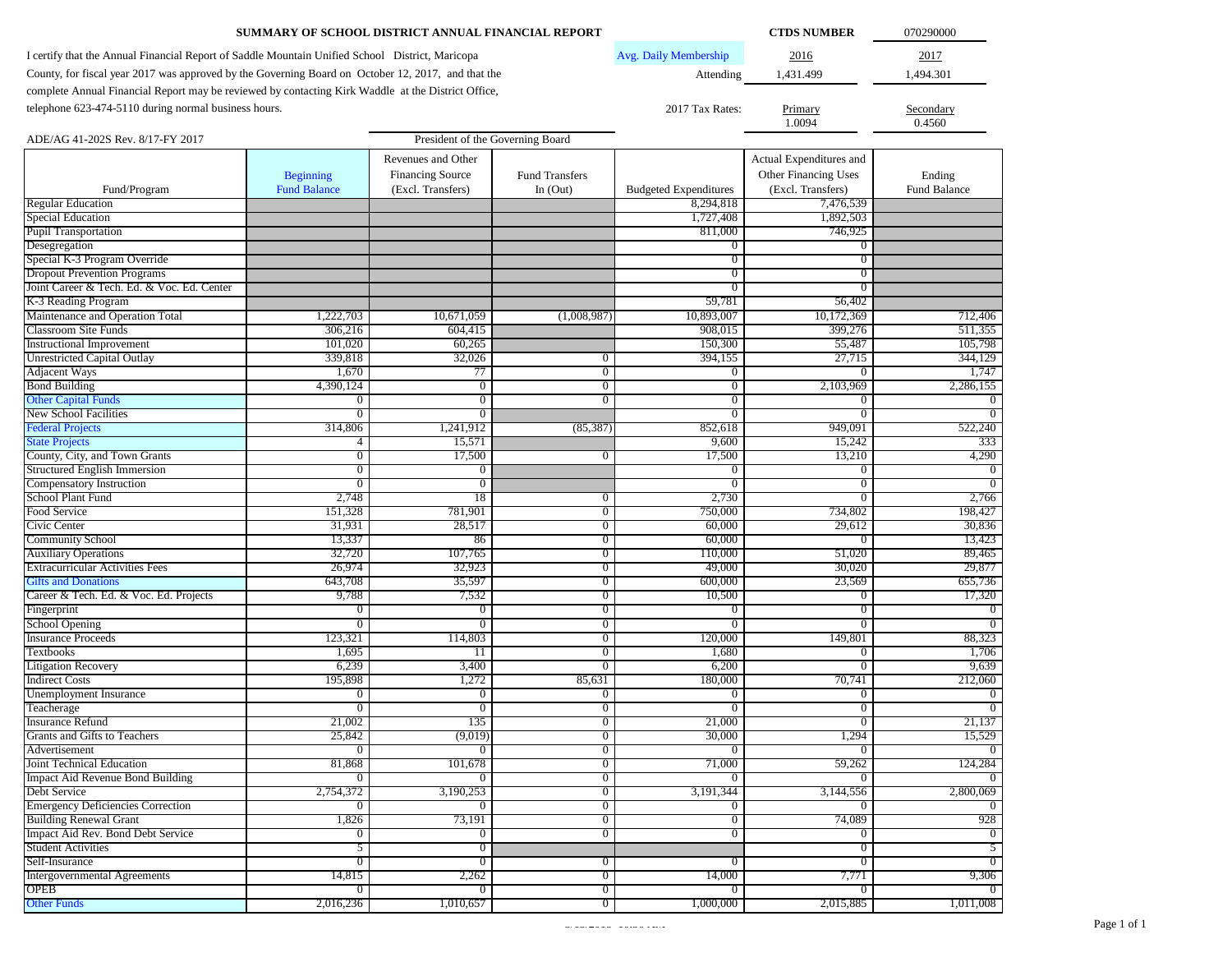**STATE OF ARIZONA FY 2017**



# **SUPPLEMENT TO SCHOOL DISTRICT ANNUAL FINANCIAL REPORT FOR DISTRICTS THAT INCURRED EXPENDITURES FOR**

# **SPECIAL K-3 PROGRAM OVERRIDE [A.R.S. §15-903(D) and Laws 2010, Ch. 179, §4]**

# **JOINT CAREER AND TECHNICAL EDUCATION AND VOCATIONAL EDUCATION CENTER (A.R.S. §15-910.01)**

# **ENGLISH LANGUAGE LEARNERS (A.R.S. §§15-756.04 and 15-756.11)**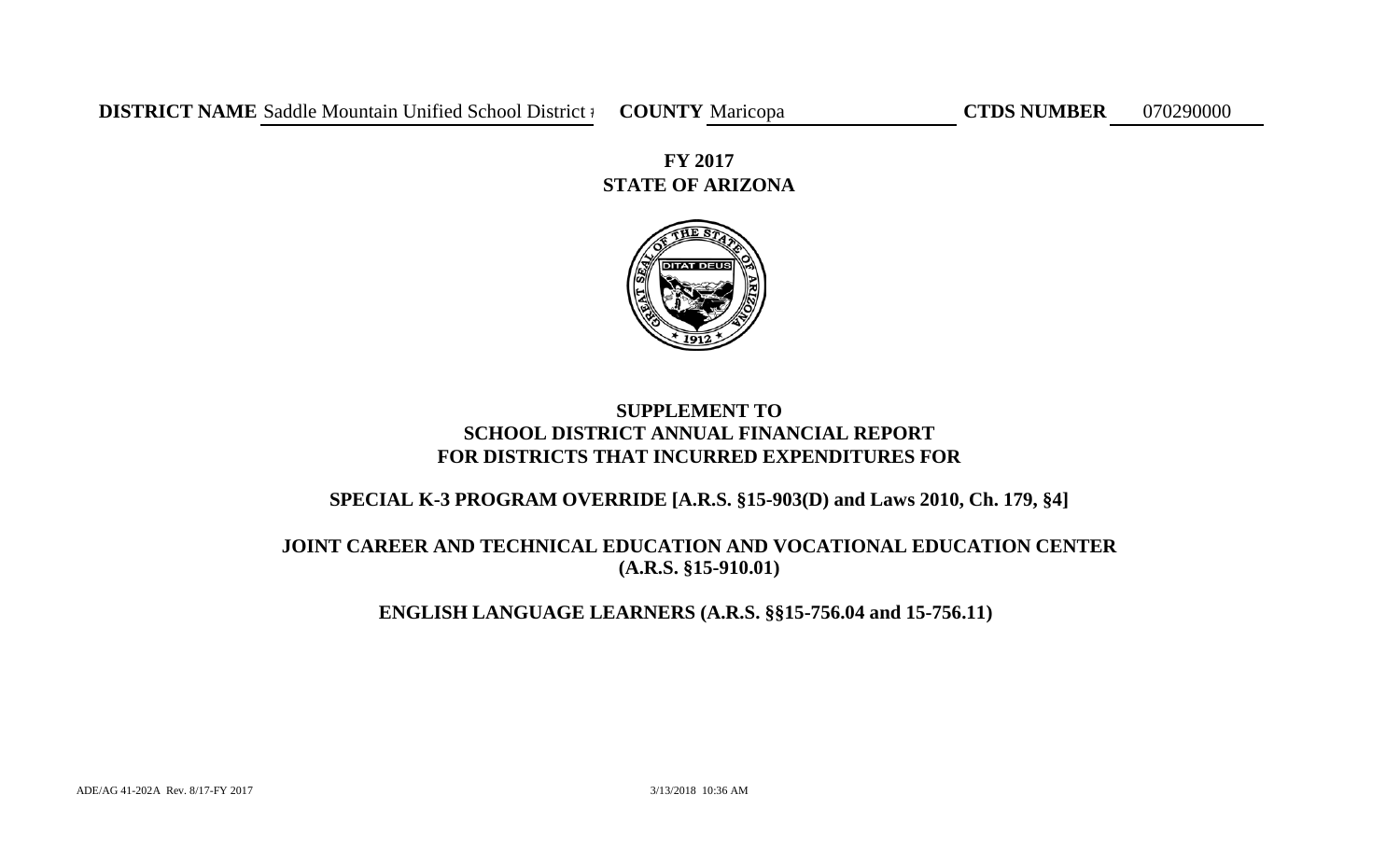**DISTRICT NAME** Saddle Mountain Unified School District #90 **COUNTY** Maricopa **COUNTY** Maricopa **COUNTY** Maricopa **COUNTY** Maricopa **COUNTY** Maricopa **COUNTY** Maricopa **COUNTY** Maricopa **COUNTY** Maricopa **COUNTY** Maricopa

**COUNTY** Maricopa

070290000

**MAINTENANCE AND OPERATION FUND (001) EXPENDITURES** 

# **FOR SPECIAL K-3 PROGRAM OVERRIDE (PROGRAM 520) AND JOINT CAREER AND TECHNICAL EDUCATION AND VOCATIONAL EDUCATION CENTER (PROGRAM 540)**

|                                                               |     |                 |                 |                  |                |          |                | Totals                   |
|---------------------------------------------------------------|-----|-----------------|-----------------|------------------|----------------|----------|----------------|--------------------------|
|                                                               |     |                 | Employee        | Purchased        |                |          |                |                          |
| Expenditures                                                  |     | <b>Salaries</b> | <b>Benefits</b> | Services         | Supplies       | Other    | <b>Budget</b>  | Actual                   |
|                                                               |     | 6100            | 6200            | 6300, 6400, 6500 | 6600           | 6800     |                |                          |
| 520 Special K-3 Program Override                              |     |                 |                 |                  |                |          |                |                          |
| 1000 Instruction                                              |     |                 |                 |                  |                |          | $\theta$       | $0\vert 1$               |
| 2000 Support Services                                         |     |                 |                 |                  |                |          |                |                          |
| 2100 Students                                                 |     |                 |                 |                  |                |          | $\overline{0}$ | $\vert 0 \vert \vert 2.$ |
| 2200 Instructional Staff                                      |     |                 |                 |                  |                |          | $\overline{0}$ |                          |
| 2300 General Administration                                   |     |                 |                 |                  |                |          | $\Omega$       | $0\vert 4$               |
| 2400 School Administration                                    |     |                 |                 |                  |                |          | $\Omega$       | $0\,$ 15.                |
| 2500 Central Services                                         |     |                 |                 |                  |                |          | $\Omega$       | $0\,$ 6.                 |
| 2600 Operation & Maintenance of Plant                         |     |                 |                 |                  |                |          | $\Omega$       | $0\vert 7$               |
| 2900 Other                                                    |     |                 |                 |                  |                |          | $\Omega$       | $0\,$ 8.                 |
| 3000 Operation of Noninstructional Services                   |     |                 |                 |                  |                |          | $\Omega$       | $0\,$ 9.                 |
| Total (lines 1-9) (must agree with the AFR page 2, line 27)   | 10. | $\Omega$        | $\Omega$        | $\Omega$         | $\Omega$       |          | $\overline{0}$ | $0$ 10.                  |
| 540 Joint Career and Technical Ed. and Vocational Ed. Center  |     |                 |                 |                  |                |          |                |                          |
| 1000 Instruction                                              | 11. |                 |                 |                  |                |          | $\overline{0}$ | $0 \; 11.$               |
| 2000 Support Services                                         |     |                 |                 |                  |                |          |                |                          |
| 2100 Students                                                 | 12. |                 |                 |                  |                |          | $\overline{0}$ | $0$ 12.                  |
| 2200 Instructional Staff                                      | 13. |                 |                 |                  |                |          | $\overline{0}$ | 0 13.                    |
| 2300 General Administration                                   | 14. |                 |                 |                  |                |          | $\Omega$       | 0 14.                    |
| 2400 School Administration                                    | 15. |                 |                 |                  |                |          | $\Omega$       | $0\vert 15$              |
| 2500 Central Services                                         | 16. |                 |                 |                  |                |          | $\overline{0}$ | $0 \vert 16$             |
| 2600 Operation & Maintenance of Plant                         | 17. |                 |                 |                  |                |          | $\theta$       | 0 17.                    |
| 2900 Other                                                    | 18. |                 |                 |                  |                |          | $\Omega$       | $0\vert 18$              |
| 3000 Operation of Noninstructional Services                   | 19. |                 |                 |                  |                |          | $\overline{0}$ | 0 19                     |
| Total (lines 11-19) (must agree with the AFR page 2, line 31) | 20. | $\overline{0}$  | $\overline{0}$  | $\Omega$         | $\overline{0}$ | $\Omega$ | $\overline{0}$ | $0$ 20.                  |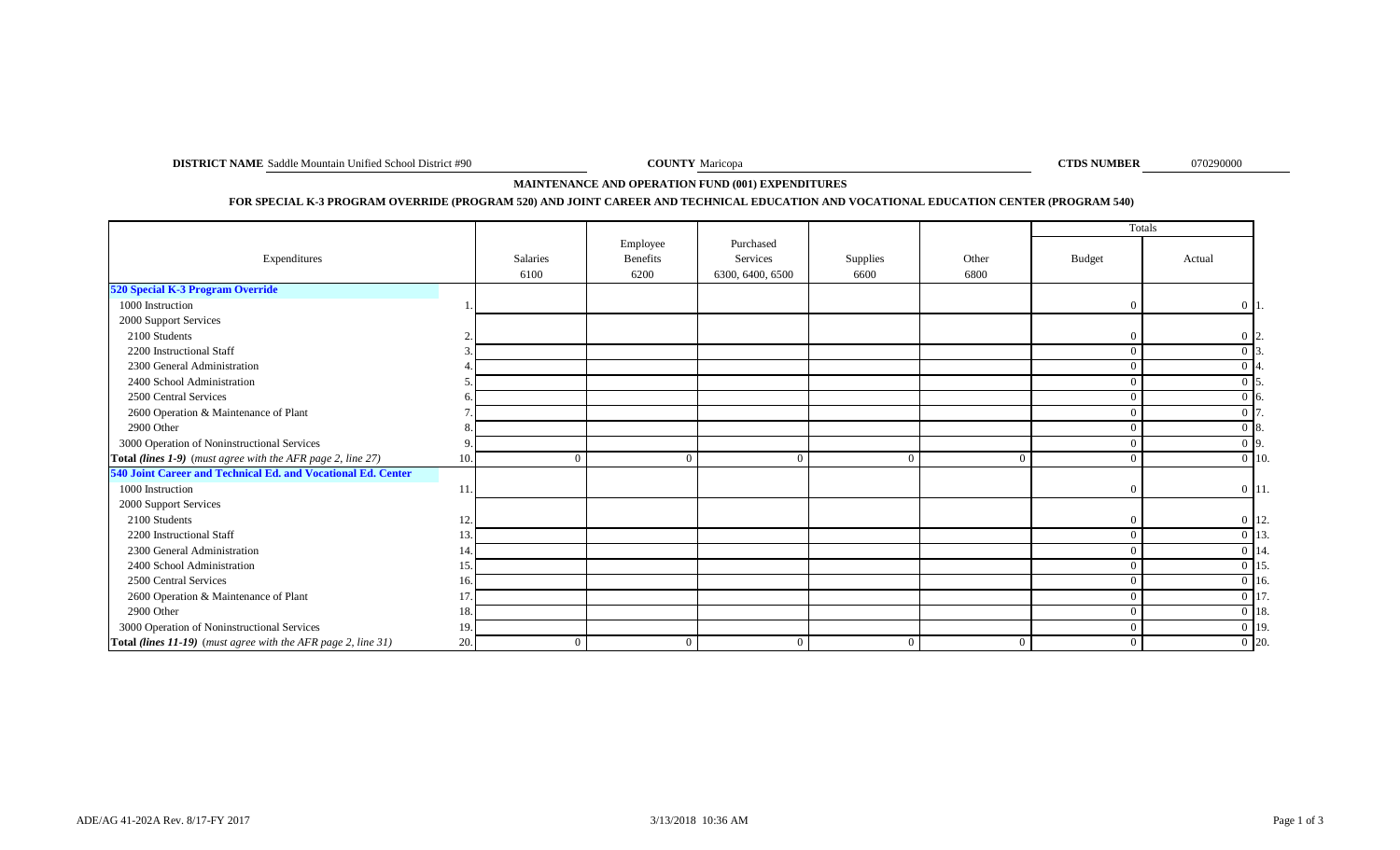## **SPECIAL K-3 PROGRAM OVERRIDE (PROGRAM 520) AND JOINT CAREER AND TECHNICAL EDUCATION AND VOCATIONAL EDUCATION CENTER (PROGRAM 540) UNRESTRICTED CAPITAL OUTLAY FUND (610) EXPENDITURES FOR**

|                                                          |    |                 |                                                                          |                  |                                          |                              |                                                      |               | Totals            |
|----------------------------------------------------------|----|-----------------|--------------------------------------------------------------------------|------------------|------------------------------------------|------------------------------|------------------------------------------------------|---------------|-------------------|
| Expenditures                                             |    | Rentals<br>6440 | Library Books,<br>Textbooks, &<br><b>Instructional Aids</b><br>6641-6643 | Property<br>6700 | Redemption<br>of Principal<br>6831, 6832 | Interest<br>6841, 6842, 6850 | All Other<br><b>Object Codes</b><br>(excluding 6900) | <b>Budget</b> | Actual            |
| 520 Special K-3 Program Override                         |    |                 |                                                                          |                  |                                          |                              |                                                      |               |                   |
| 1000 Instruction                                         |    |                 |                                                                          |                  |                                          |                              |                                                      |               | $0 \mid 1$        |
| 2000 Support Services                                    |    |                 |                                                                          |                  |                                          |                              |                                                      |               | $0\overline{2}$ . |
| 3000 Operation of Noninstructional Services              |    |                 |                                                                          |                  |                                          |                              |                                                      |               | $0\overline{3}$   |
| 4000 Facilities Acquisition and Construction             |    |                 |                                                                          |                  |                                          |                              |                                                      |               | $0\,14.$          |
| 5000 Debt Service                                        |    |                 |                                                                          |                  |                                          |                              |                                                      |               | $0\sqrt{5}$ .     |
| Subtotal (lines 1-5)                                     |    |                 |                                                                          |                  |                                          |                              |                                                      |               | $0\overline{6}$ . |
| 540 Joint Career & Technical Ed. & Vocational Ed. Center |    |                 |                                                                          |                  |                                          |                              |                                                      |               |                   |
| 1000 Instruction                                         |    |                 |                                                                          |                  |                                          |                              |                                                      |               | 0 7.              |
| 2000 Support Services                                    |    |                 |                                                                          |                  |                                          |                              |                                                      |               | $0\,$ 8.          |
| 3000 Operation of Noninstructional Services              |    |                 |                                                                          |                  |                                          |                              |                                                      |               | $0\,$   $9.$ ]    |
| 4000 Facilities Acquisition and Construction             | 10 |                 |                                                                          |                  |                                          |                              |                                                      |               | $0$ 10.           |
| 5000 Debt Service                                        |    |                 |                                                                          |                  |                                          |                              |                                                      |               | $0$   11.         |
| Subtotal (lines 7-11)                                    |    |                 |                                                                          |                  |                                          |                              |                                                      |               | $0$ 12.           |
| <b>TOTAL EXPENDITURES</b>                                |    |                 |                                                                          |                  |                                          |                              |                                                      |               |                   |
| (lines 6 and 12)                                         | 13 |                 |                                                                          |                  |                                          |                              |                                                      | $\Omega$      | 0 13.             |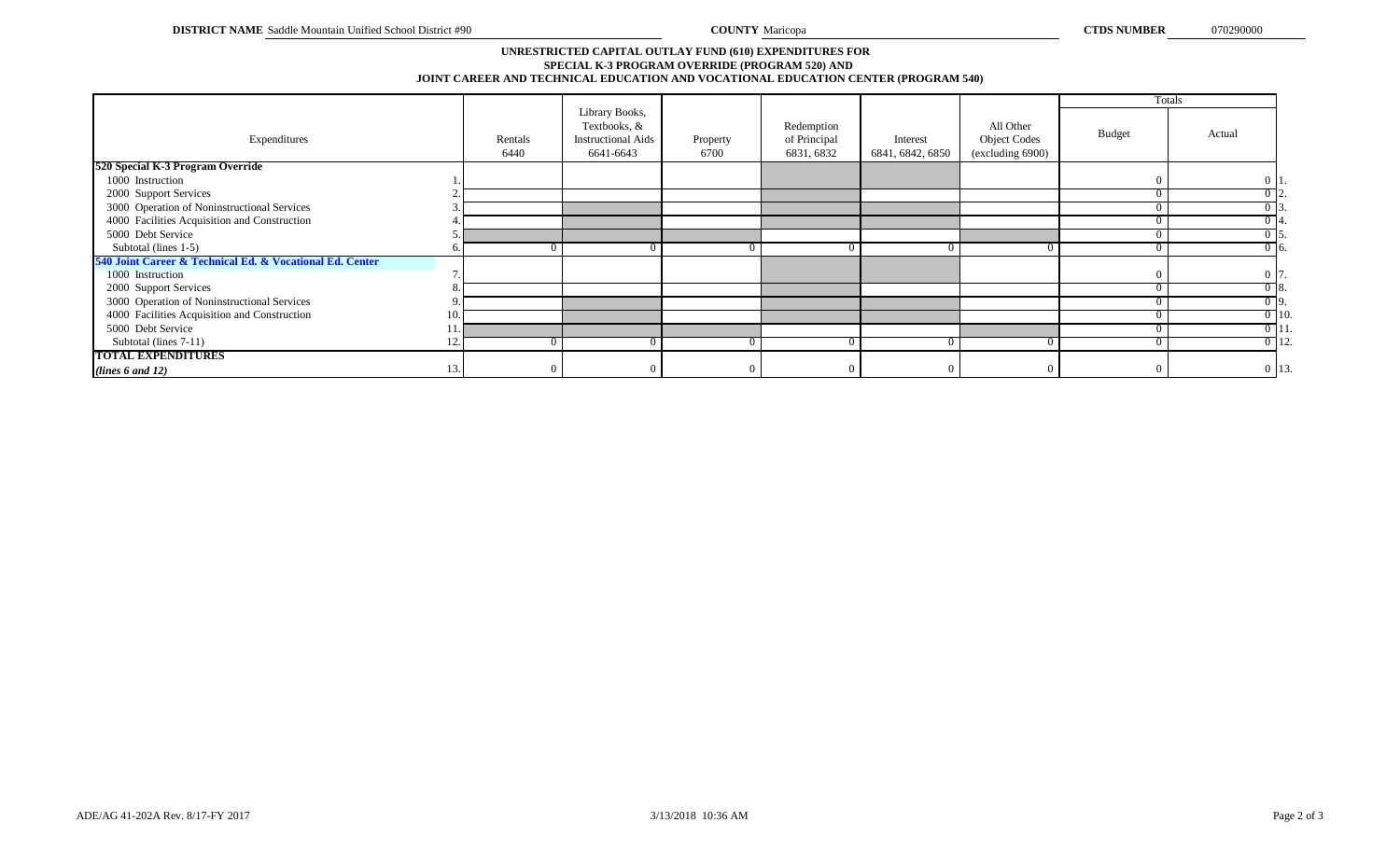### **STRUCTURED ENGLISH IMMERSION FUND (071) AND COMPENSATORY INSTRUCTION FUND (072)—REVENUES, EXPENDITURES, AND FUND BALANCE ENGLISH LANGUAGE LEARNERS**

|                                                 |           |          |          |                 | Purchased   |          |          |          |          | <b>Total Expenditures</b> |           |
|-------------------------------------------------|-----------|----------|----------|-----------------|-------------|----------|----------|----------|----------|---------------------------|-----------|
|                                                 | Beginning |          |          | Employee        | Services    |          |          |          |          |                           | Ending    |
| Revenue Object Codes/Expenditure Function Codes | Fund      | Actual   | Salaries | <b>Benefits</b> | 6300, 6400, | Supplies | Property | Other    | Budget   | Actual                    | Fund      |
|                                                 | Balance   | Revenues | 6100     | 6200            | 6500        | 6600     | 6700     | 6800     |          |                           | Balance   |
| <b>Structured English Immersion Fund 071</b>    |           |          |          |                 |             |          |          |          |          |                           |           |
| <b>Revenues</b>                                 |           |          |          |                 |             |          |          |          |          |                           |           |
| 3200 Restricted Revenue from State Sources      |           |          |          |                 |             |          |          |          |          |                           |           |
| 1500 Investment Income                          |           |          |          |                 |             |          |          |          |          |                           |           |
| Total Revenues (lines 1 and 2)                  |           |          |          |                 |             |          |          |          |          |                           |           |
| <b>Expenditures</b>                             |           |          |          |                 |             |          |          |          |          |                           |           |
| 1000 Instruction                                |           |          |          |                 |             |          |          |          |          |                           |           |
| 2000 Support Services                           |           |          |          |                 |             |          |          |          |          |                           |           |
| 2100 Students                                   |           |          |          |                 |             |          |          |          |          |                           |           |
| 2200 Instructional Staff                        | 6         |          |          |                 |             |          |          |          |          |                           |           |
| 2300 General Administration                     |           |          |          |                 |             |          |          |          |          |                           |           |
| 2400 School Administration                      |           |          |          |                 |             |          |          |          |          |                           |           |
| 2500 Central Services                           | -9        |          |          |                 |             |          |          |          |          |                           |           |
| 2600 Operation & Maintenance of Plant           | 10.       |          |          |                 |             |          |          |          |          |                           | 10.       |
| 2700 Student Transportation                     | 11        |          |          |                 |             |          |          |          |          |                           |           |
| 2900 Other                                      | 12        |          |          |                 |             |          |          |          |          |                           |           |
| Total (must agree with the AFR page 6, line 3)  | 13.       |          |          | $\Omega$        |             |          |          |          |          |                           | $0 \; 13$ |
| <b>Compensatory Instruction Fund 072</b>        |           |          |          |                 |             |          |          |          |          |                           |           |
| <b>Revenues</b>                                 |           |          |          |                 |             |          |          |          |          |                           |           |
| 3200 Restricted Revenue from State Sources      | 14        |          |          |                 |             |          |          |          |          |                           |           |
| 1500 Investment Income                          | 15        |          |          |                 |             |          |          |          |          |                           | 15        |
| Total Revenues (lines 14 and 15)                | 16        |          |          |                 |             |          |          |          |          |                           | 16.       |
| <b>Expenditures</b>                             |           |          |          |                 |             |          |          |          |          |                           |           |
| 1000 Instruction                                | 17        |          |          |                 |             |          |          |          |          |                           |           |
| 2000 Support Services                           |           |          |          |                 |             |          |          |          |          |                           |           |
| 2100 Students                                   | 18        |          |          |                 |             |          |          |          |          |                           | 18.       |
| 2200 Instructional Staff                        | 19.       |          |          |                 |             |          |          |          | $\Omega$ |                           | 19.       |
| 2300 General Administration                     | 20.       |          |          |                 |             |          |          |          | $\Omega$ |                           | 20.       |
| 2400 School Administration                      | 21        |          |          |                 |             |          |          |          | $\Omega$ |                           |           |
| 2500 Central Services                           | 22.       |          |          |                 |             |          |          |          | ∩        |                           | າາ        |
| 2600 Operation & Maintenance of Plant           | 23.       |          |          |                 |             |          |          |          | ∩        |                           | າາ        |
| 2700 Student Transportation                     | 24.       |          |          |                 |             |          |          |          |          |                           |           |
| 2900 Other                                      | 25.       |          |          |                 |             |          |          |          |          |                           |           |
| Total (must agree with the AFR page 6, line 4)  | 26.       | $\Omega$ |          | $\Omega$        |             | $\Omega$ |          | $\Omega$ |          |                           | $0 \; 26$ |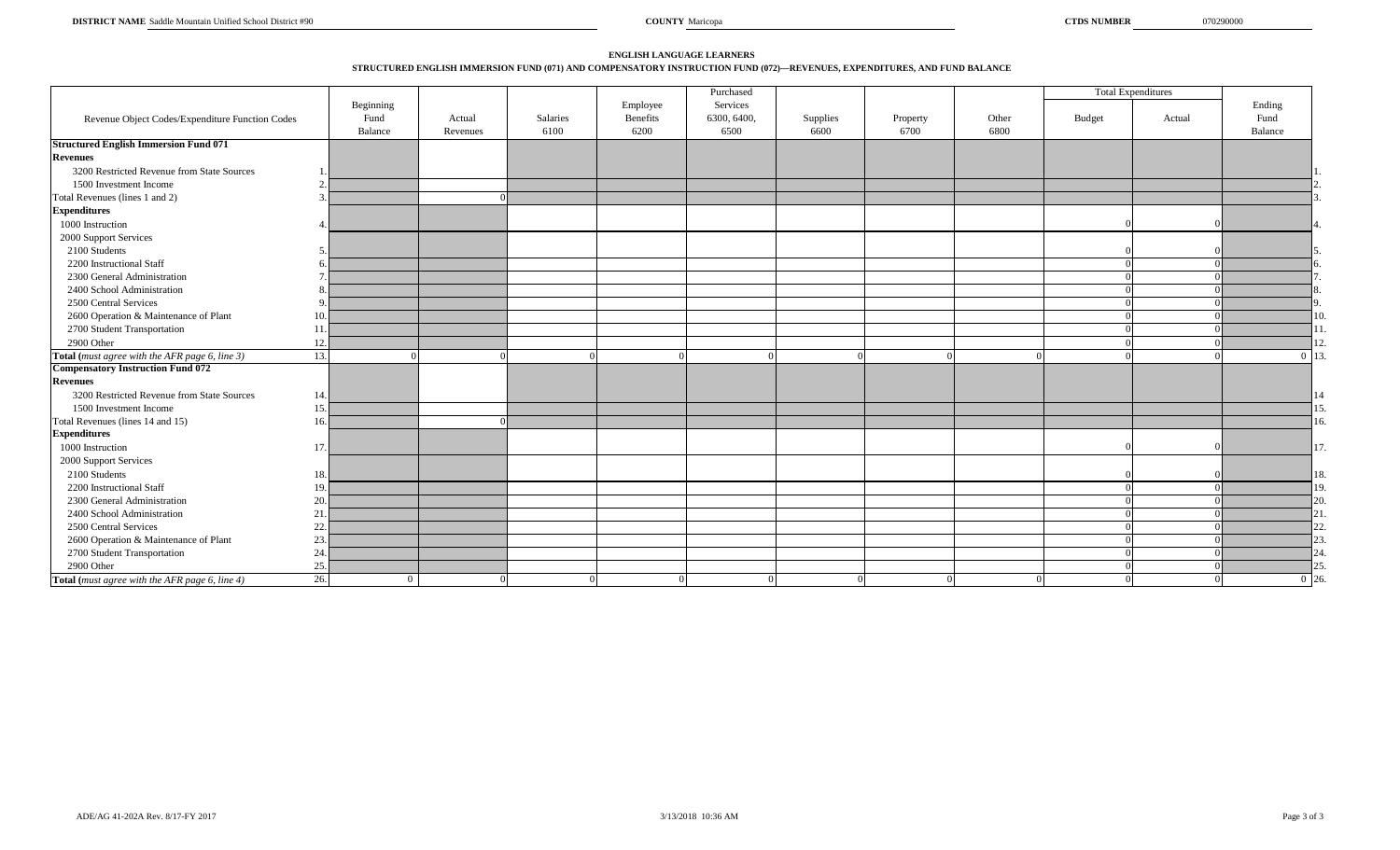<span id="page-15-0"></span>

| Page                           | Reference             | <b>Instructions</b>                                                                                                                                                                                                                                                                                                                                                                                                                                                                                                                                                                                                                                                                                                                                                                                                                                                                                                                                                                                         |
|--------------------------------|-----------------------|-------------------------------------------------------------------------------------------------------------------------------------------------------------------------------------------------------------------------------------------------------------------------------------------------------------------------------------------------------------------------------------------------------------------------------------------------------------------------------------------------------------------------------------------------------------------------------------------------------------------------------------------------------------------------------------------------------------------------------------------------------------------------------------------------------------------------------------------------------------------------------------------------------------------------------------------------------------------------------------------------------------|
| Instructions                   |                       | These instructions are provided to help school districts prepare the annual financial report (AFR).<br>Within the forms, blue font indicates that an instruction is linked to that specific line. An<br>instructions button has also been provided that links to any general instructions or to the first<br>instruction for a page. To return to the related forms after reviewing the instructions, simply<br>click on the form's tab at the bottom of the Excel screen or press the Alt and back arrow<br>keys.                                                                                                                                                                                                                                                                                                                                                                                                                                                                                          |
| Reconciling                    |                       | All revenues, expenditures, and fund balances presented on the AFR must agree with the district's<br>final accounting records for the year ended June 30, 2017. Before completing the AFR, districts<br>must reconcile their accounting records to the County School Superintendent's (CSS) records after<br>the CSS has reconciled to the County Treasurer. (Districts in the accounting responsibility program<br>must reconcile to the County Treasurer before completing the AFR.) Accrued revenues and<br>expenditures at June 30, 2017, not recorded by the CSS should be identified as reconciling items<br>on the reconciliation and must be included in the revenues and expenditures reported in the AFR.                                                                                                                                                                                                                                                                                         |
|                                | <b>Budget Amounts</b> | Budget amounts should be taken from the district's most recently revised, adopted FY 2017<br>expenditure budget, which has been submitted to ADE.                                                                                                                                                                                                                                                                                                                                                                                                                                                                                                                                                                                                                                                                                                                                                                                                                                                           |
|                                |                       | All budget and actual amounts reported throughout the AFR should be rounded to the nearest<br>dollar.                                                                                                                                                                                                                                                                                                                                                                                                                                                                                                                                                                                                                                                                                                                                                                                                                                                                                                       |
| <b>Beginning Fund Balances</b> |                       | The beginning balance for each fund at July 1, 2016, should agree to the fund's ending balance<br>reported on the AFR for FY 2016, if the ending balance was reported correctly. If the ending<br>balance on the FY 2016 AFR was incorrect for any fund, districts should compute the beginning<br>balance for such funds as follows:<br>Cash, prepaid, and inventory balances (object codes 0100, 0150, and 0160) at 6/30/16.<br>Plus: Accrued revenues as of $6/30/16$ , received during the 60-day period following $6/30/16$ .<br>Less: Payments made during the 60-day period following 6/30/16, for goods and services received                                                                                                                                                                                                                                                                                                                                                                       |
|                                |                       | on or before 6/30/16, but not paid for by that date.                                                                                                                                                                                                                                                                                                                                                                                                                                                                                                                                                                                                                                                                                                                                                                                                                                                                                                                                                        |
|                                | Reporting Sub-funds   | Any district using funds for internal management purposes that are not included in the<br>USFR Chart of Accounts should combine revenues and expenditures from those funds into<br>the appropriate bold-level fund for proper reporting on the AFR. For example, if the District<br>uses a sub-fund such as 611 to account for its capital override, that sub-fund's activity should<br>be included in the amounts reported for Fund 610-Unrestricted Capital Outlay.                                                                                                                                                                                                                                                                                                                                                                                                                                                                                                                                       |
| Revenue General                |                       | Revenues must include cash receipts through June 30, 2017, and accrued revenues received during<br>the 60-day encumbrance period following fiscal year-end. Examples of accrued revenues are:<br>1) federal reimbursements received for meals served in FY 2017;<br>2) property taxes collected for levies of prior fiscal years;<br>3) tuition received for students attending the district during FY 2017;<br>4) FY 2017 CSF revenues received;<br>5) FY 2017 state aid apportionment rollover payments made in the beginning of July 2017<br>(FY 2018), pursuant to Laws 2016, Ch. 117, §162.<br>6) the district's portion of the FY 2017 \$50,000,000 from 2016 Prop 123 additional funding.<br>In addition, revenues must include any cash receipts of FY 2017 that relate to a prior fiscal year<br>but were not received in the prior year's encumbrance period; such as, FY 2016 Statewide<br>recalculation adjustments made in October 2016, as described in School Finance Memorandum 17-<br>022. |
| <b>Expenditure General</b>     |                       | Expenditures must include cash disbursements through June 30, 2017, and payments made after<br>fiscal year-end, but prior to August 30, 2017, for goods and services received on or before<br>June 30, 2017.                                                                                                                                                                                                                                                                                                                                                                                                                                                                                                                                                                                                                                                                                                                                                                                                |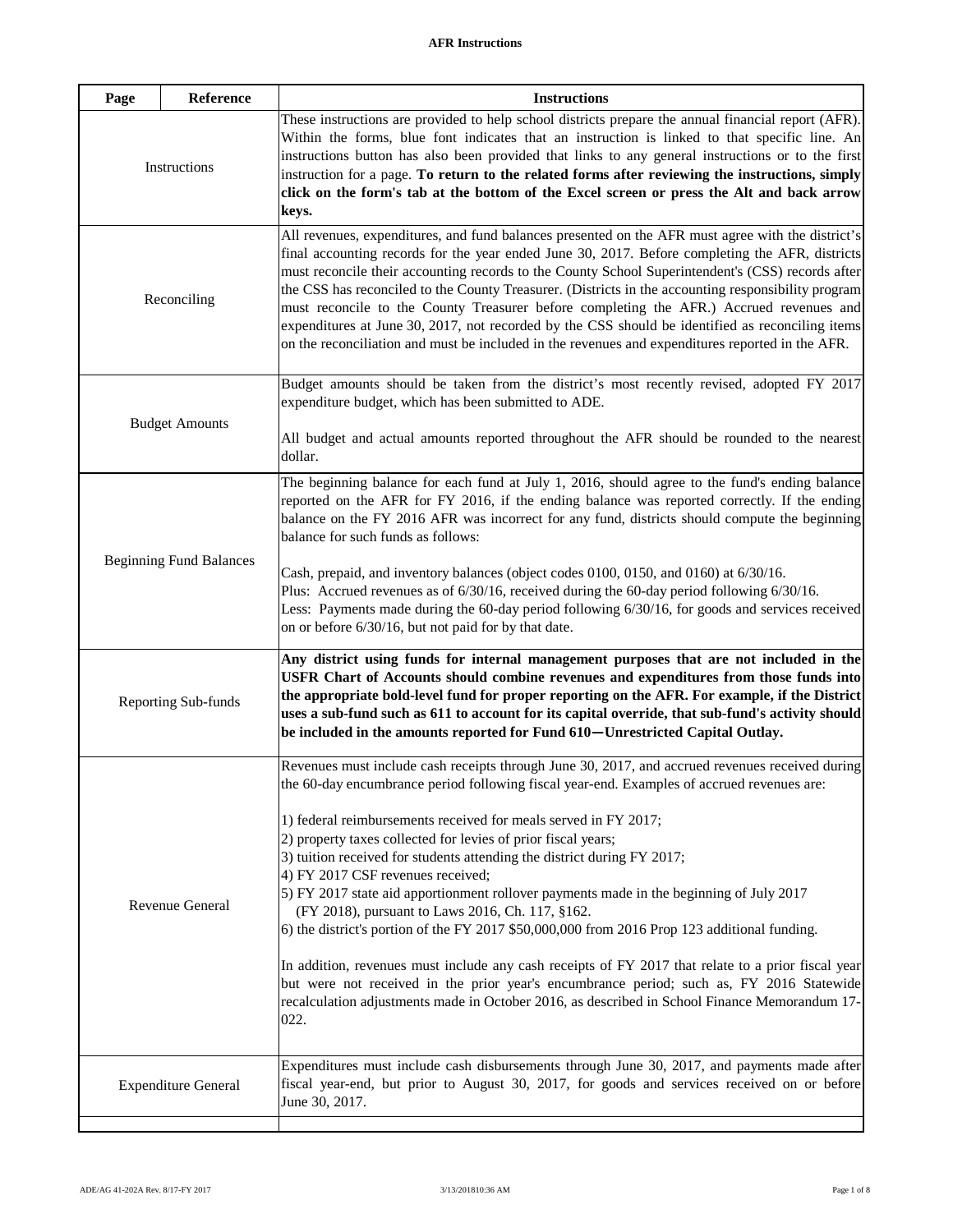# <span id="page-16-3"></span><span id="page-16-2"></span><span id="page-16-1"></span><span id="page-16-0"></span>**AFR Instructions**

<span id="page-16-8"></span><span id="page-16-7"></span><span id="page-16-6"></span><span id="page-16-5"></span><span id="page-16-4"></span>

| Page           | Reference                           | <b>Instructions</b>                                                                                                                                                                                                                                                                                                                                                                                                                                     |
|----------------|-------------------------------------|---------------------------------------------------------------------------------------------------------------------------------------------------------------------------------------------------------------------------------------------------------------------------------------------------------------------------------------------------------------------------------------------------------------------------------------------------------|
| Cover          | Name, County,<br><b>CTDS</b> Number | The district name, county, and CTDS number should be entered on the cover page of the AFR. The<br>CTDS number should not contain any slashes, dashes, etc., and must be exactly nine digits. Zeros<br>should be entered to fill the School portion of the number on the cover page. This information will<br>be automatically transferred to other sheets in the file.                                                                                  |
| Cover          | Alert                               | An Alert will appear on the Cover of the AFR when commonly missed areas of the AFR are not<br>completed. The Alert will disappear as the related areas of the AFR are completed. Districts<br>should complete all areas of the AFR that apply to their district operations, whether or not an item<br>is listed in the Alert. This Alert does not replace the need for a separate district employee to review<br>the AFR for accuracy and completeness. |
| 1              |                                     | Footnotes 1 and 3 The beginning and ending fund balances for the M&O Fund should include the amount of the<br>M&O Fund revolving account cash balance at July 1, 2016, and June 30, 2017, respectively. The<br>revolving account balances should also be recorded in the spaces provided in footnotes (1) and (3).                                                                                                                                      |
| 1              | Line 15                             | Districts receiving transportation fees from other government sources within Arizona should report<br>those revenues on this line. Districts should have increased their M&O budget capacity for these<br>amounts on page 7, line 8i of the expenditure budget.                                                                                                                                                                                         |
| $\mathbf{1}$   | <b>General Tuition</b><br>Guidance  | Lines 5 through 16 Districts charging tuition for full-day kindergarten or preschool programs should not record such<br>revenues in the M&O or UCO funds. These tuition revenues should be recorded in the Community<br>School Fund (520) on page 6 of the AFR.                                                                                                                                                                                         |
| $\mathbf{1}$   | Line 25                             | Include revenues received from the State that can be used for any legal purpose without restriction,<br>such as the district's portion of the FY 2017 \$50,000,000 from 2016 Prop 123 additional funding.<br>Do not include state equalization or additional state aid amounts as they are reported on lines 26<br>and 27.                                                                                                                              |
| $\mathbf{1}$   | Lines 26 and 27                     | The amounts reported on these lines (from the district's accounting records) should be compared to<br>the total state equalization assistance and total additional state aid amounts through payment 13 as<br>shown on the district's most recent APOR 64-1 report. Reconciling these amounts to the APOR<br>report will help districts ensure that all appropriate revenues are included in the correct FY's<br>accounting records.                    |
| $\mathbf{1}$   | Line 30                             | Do not include Federal Impact Aid revenues received on this line. These revenues should be<br>reported in Fund 378 on page 5. See line 40 for instructions for reporting transfers from the Impact<br>Aid Fund.                                                                                                                                                                                                                                         |
|                | Line 40                             | This line should include Impact Aid monies transferred to the M&O Fund. Impact Aid revenues<br>should be recorded in the Impact Aid Fund, but may be transferred to the M&O fund to provide<br>cash for the difference between the Transportation Revenue Control Limit and Transportation<br>Support Level or to reduce or eliminate the amount levied as property taxes.                                                                              |
| 1              | Line 43                             | Total expenditures for the M&O and UCO Funds are pulled from page 2, line 33 and page 4, line<br>10, respectively. Expenditures must be entered for the Adjacent Ways and Debt Service<br>Funds here and on page 6, line 24 and line 33, respectively.                                                                                                                                                                                                  |
| 3              | General                             | Expenditures coded during the fiscal year to any of the individual Classroom Site Funds (011-013)<br>that would have caused the district to exceed the Classroom Site Fund Budget Limit or the<br>appropriate percentage allocation for the individual fund should be reclassified to the M&O or<br>other appropriate fund before the AFR is completed.                                                                                                 |
| $\overline{4}$ | UCO Override<br>Line 1              | Enter the actual expenditure amounts from any Unrestricted Capital Outlay Override authorized by<br>A.R.S. §15-481. Amounts included on line 1 must also be included on lines 2-9, as appropriate.                                                                                                                                                                                                                                                      |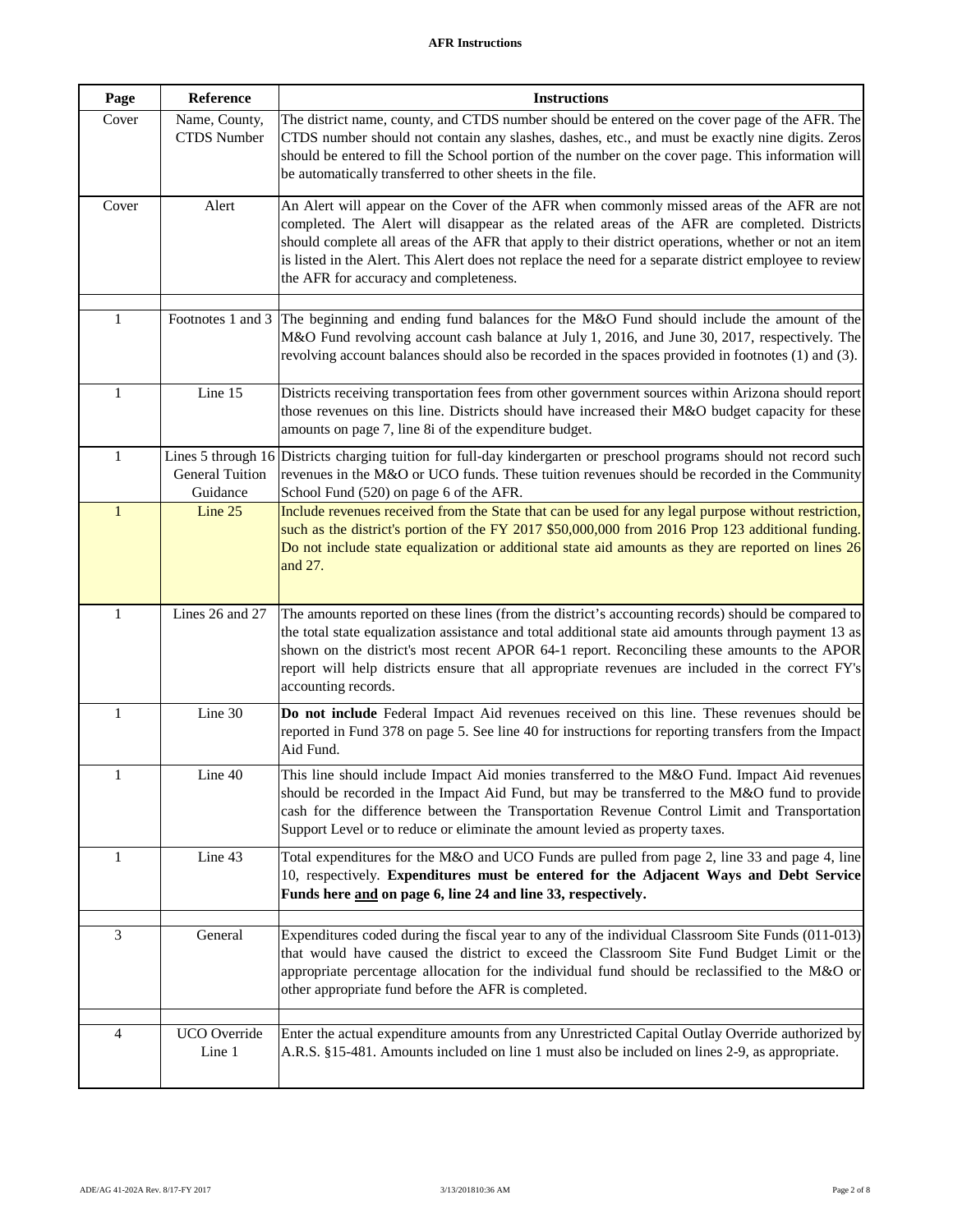<span id="page-17-7"></span><span id="page-17-6"></span><span id="page-17-5"></span><span id="page-17-4"></span><span id="page-17-3"></span><span id="page-17-2"></span><span id="page-17-1"></span><span id="page-17-0"></span>

| Page           | Reference                         | <b>Instructions</b>                                                                                                                                                                                   |
|----------------|-----------------------------------|-------------------------------------------------------------------------------------------------------------------------------------------------------------------------------------------------------|
| $\overline{4}$ | <b>UCO</b> Fund                   | Enter all expenditures from the UCO Fund including Special K-3 Program Override and Joint                                                                                                             |
|                | Expenditures<br>Lines 2-9         | Career and Technical Education and Vocational Education Center, as reported on the Supplement,<br>page 2, and Desegregation, as reported on the Desegregation Supplement-Districtwide, page 3.        |
|                |                                   |                                                                                                                                                                                                       |
|                |                                   |                                                                                                                                                                                                       |
| $\overline{4}$ | Other                             | In accordance with A.R.S. §15-904(B), detailed budgeted and actual expenditures for only the<br>items listed in lines 2-11 must be reported from the UCO (610), Bond Building (630), New School       |
|                | Funds-Required<br>Capital         | Facilities Funds (695), and Adjacent Ways (620). The amounts reported on lines 2-11 may not                                                                                                           |
|                |                                   | Expenditure Detail include all expenditures of these funds as shown on line 1. Total expenditures for these funds                                                                                     |
|                | for Funds 610,<br>630, 695, & 620 | should also be reported in the table above and in the Other Funds table on page 6, as applicable.                                                                                                     |
|                |                                   | In addition, these detailed expenditures reported in lines 2-11 must be separately reported as new                                                                                                    |
|                |                                   | construction or renovation on lines 13-15. If the designation of new construction or renovation                                                                                                       |
|                |                                   | does not apply to a particular expenditure reported on lines 2-11, the amount should be reported as                                                                                                   |
|                |                                   | "Other." Therefore, the total budgeted and actual expenditures for each fund reported on line 12                                                                                                      |
|                |                                   | must agree to the total amounts reported on line 16, by fund.                                                                                                                                         |
|                |                                   |                                                                                                                                                                                                       |
| $\overline{4}$ | New construction                  | Report the cost per square foot for new construction projects in progress or completed during the                                                                                                     |
|                | cost per square                   | fiscal year for Funds 610, 630, 695, and 620. For projects still in progress at year-end, districts                                                                                                   |
|                | foot                              | should calculate the cost per square foot by dividing the anticipated total cost of all projects upon                                                                                                 |
|                |                                   | completion by the anticipated total square footage of all projects upon completion. For projects that                                                                                                 |
|                |                                   | were completed during the fiscal year, districts should calculate the cost per square foot by<br>dividing the total actual cost of all projects upon completion by the total actual square footage of |
|                |                                   | all projects.                                                                                                                                                                                         |
| $\overline{4}$ | Capital Assets,                   | Enter the total costs (before depreciation), by asset classification, for all assets recorded on the                                                                                                  |
|                | Lines 1-3                         | capital assets list as of June 30, 2017. Assets with costs below \$5,000 should not be included on                                                                                                    |
|                |                                   | the capital assets list or in amounts reported here unless the district's governing board has                                                                                                         |
|                |                                   | established a capitalization threshold of less than \$5,000. Do not include stewardship list items in                                                                                                 |
|                |                                   | these amounts.                                                                                                                                                                                        |
| $\overline{4}$ | Capital Assets,                   | Enter the total cost of construction in progress as of June 30, 2017. This amount will not appear on                                                                                                  |
|                | Line 4                            | the capital assets list as of June 30, 2017, as these amounts are not recorded on the list until the                                                                                                  |
|                |                                   | project(s) is completed.                                                                                                                                                                              |
|                |                                   |                                                                                                                                                                                                       |
| 5              | <b>Federal Projects</b>           | Any district using funds for internal management purposes that are not included in the USFR Chart<br>of Accounts should combine revenues and expenditures from those funds into the appropriate bold  |
|                |                                   | level fund for proper reporting on the AFR. For example, if the District uses a sub-fund such as                                                                                                      |
|                |                                   | 135 to account for ESEA Title I monies, that sub-fund's activity should be included in the amounts                                                                                                    |
|                |                                   | reported on line 1, Fund 100-130-ESEA Title I-Helping Disadvantaged Children.                                                                                                                         |
|                |                                   |                                                                                                                                                                                                       |
| 5              | <b>Fund Transfers</b>             | Transfer amounts should not be included in the revenue or expenditures columns. Transfers-out                                                                                                         |
|                | In $(Out)$                        | (object codes $6910 \& 6930$ ) must be entered as negative numbers (with a minus) on this page.                                                                                                       |
|                | 5200, 6910 &                      |                                                                                                                                                                                                       |
| 5              | 6930<br><b>State Projects</b>     | Any district using funds for internal management purposes that are not included in the USFR Chart                                                                                                     |
|                |                                   | of Accounts should combine revenues and expenditures from those funds into the appropriate bold                                                                                                       |
|                |                                   | level fund for proper reporting on the AFR. For example, if the District uses a sub-fund such as                                                                                                      |
|                |                                   | 401 to account for a portion of its vocational education monies, that sub-fund's activity should be                                                                                                   |
|                |                                   | included in the amounts reported on line 19, Fund 400-Vocational Education.                                                                                                                           |
|                |                                   |                                                                                                                                                                                                       |
|                |                                   |                                                                                                                                                                                                       |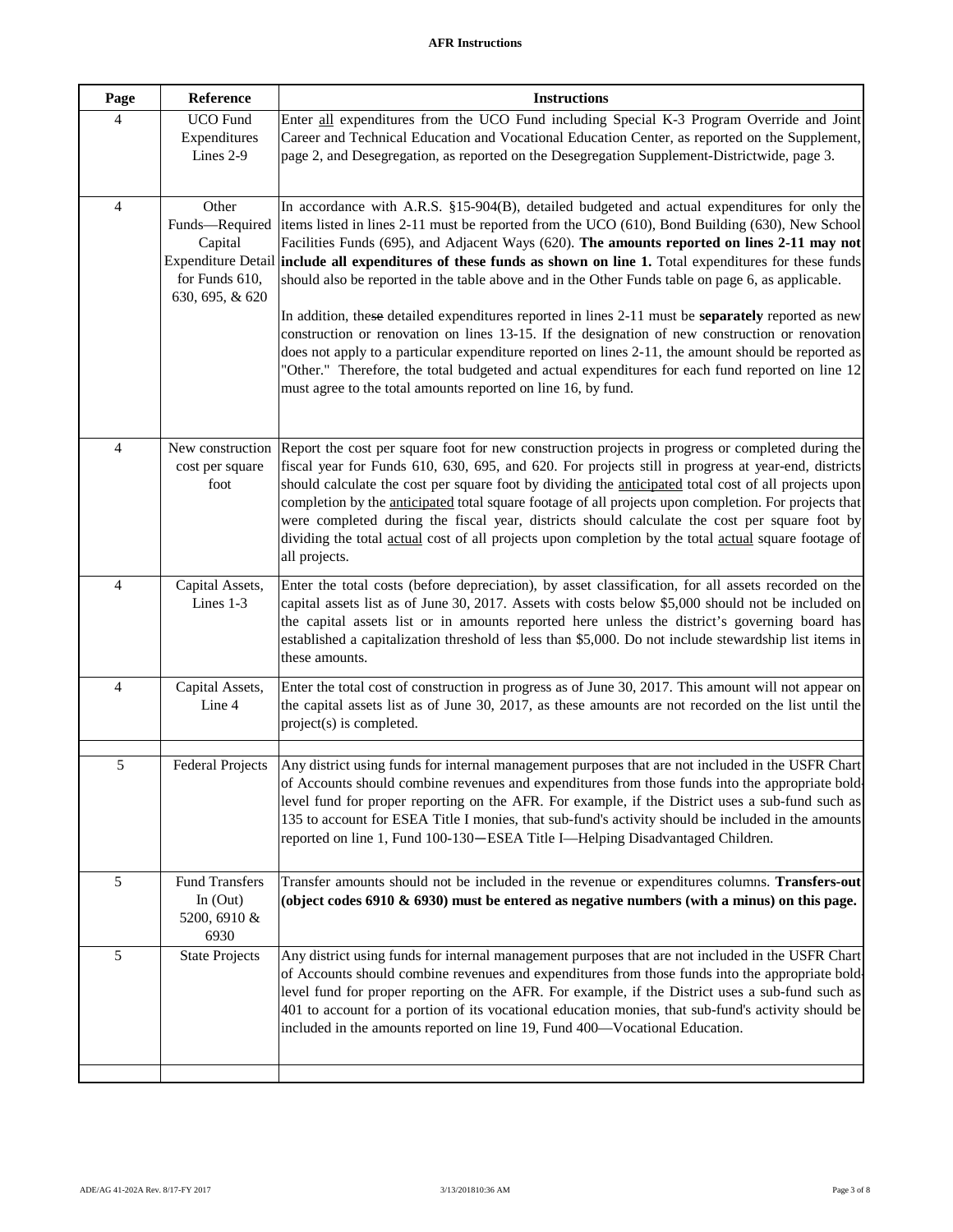# <span id="page-18-3"></span><span id="page-18-2"></span><span id="page-18-1"></span><span id="page-18-0"></span>**AFR Instructions**

<span id="page-18-5"></span><span id="page-18-4"></span>

| Page           | Reference                                                                                   | <b>Instructions</b>                                                                                                                                                                                                                                                                                                               |
|----------------|---------------------------------------------------------------------------------------------|-----------------------------------------------------------------------------------------------------------------------------------------------------------------------------------------------------------------------------------------------------------------------------------------------------------------------------------|
| 6              | Other<br>Funds-School<br>Plant<br>Line 5                                                    | Actual expenditures made in the School Plant Fund (500) in accordance with A.R.S. §15-1102.<br>Districts that established subfunds for School Plant in funds 501-504 to account for monies<br>received that were restricted for different purposes by statute, should report all expenditures from<br>those funds on this line.   |
| 6              | Other<br>Funds-Bond<br><b>Building and New</b><br><b>School Facilities</b><br>Lines 25 & 32 | Actual expenditures for the Bond Building (630) and New School Facilities (695) Funds should<br>include all expenditures from these funds, which may exceed the detailed expenditures reported on<br>page 4.                                                                                                                      |
| 6              | <b>Fund Transfers</b><br>In $(Out)$<br>5200 (6930)                                          | Transfer amounts should not be included in the revenue or expenditures columns. Transfers-out<br>(object code 6930) must be entered as negative numbers (with a minus) on this page.                                                                                                                                              |
| 6              | Other<br>Line 36                                                                            | Expenditures related to monies remaining in Fund 080-Student Success should be reported on<br>line 36-Other, along with any other funds not included elsewhere in the AFR.                                                                                                                                                        |
| 6              | <b>Internal Service</b><br>Funds-IGAs<br>Line 2                                             | If fund numbers other than 955 are used for Intergovernmental Agreements, include activity from<br>all intergovernmental agreement funds on this line.                                                                                                                                                                            |
| 7              | General                                                                                     | Page 7 includes several sections that are independent from one another and serve separate<br>purposes. Be sure to read any instructions available for each individual section, as some<br>expenditures may be reported in more than one section.                                                                                  |
| $\overline{7}$ | and Short-term<br>Debt                                                                      | Section A—Bonds This information is included in the AFR to assist with Form 33 reporting to the National Center for<br>Education Statistics. For more information on Form 33, please refer to the Page 9 General<br>instructions below.                                                                                           |
|                |                                                                                             | Bonds—Report beginning and ending balances for all general obligation bonds, revenue bonds,<br>refunding bonds, and certificates of participation. Report all such debt issued during the fiscal year<br>on line 2. Report all principal payments made on such debt during the fiscal year on line 3.                             |
|                |                                                                                             | Short-term Debt—Report beginning and ending balances for interest-bearing debt with a term of<br>one year or less such as bank revolving lines of credit, tax anticipation notes, and other short-term<br>debt. Districts with short-term debt activity but no beginning and ending balances should report 0<br>on lines 5 and 6. |
|                |                                                                                             | DO NOT INCLUDE lease purchase agreements, compensated absences, accounts payable, and<br>other noninterest bearing obligations in amounts reported in this section.                                                                                                                                                               |
| 7              | Section C-<br>Liabilities in<br>Excess of the<br><b>Budget</b>                              | If the actual expenditures incurred in excess of the budget were less than the amount approved by<br>the county, include only the actual expenditures incurred in excess of the budget in this section,<br>not the amount approved by the county.                                                                                 |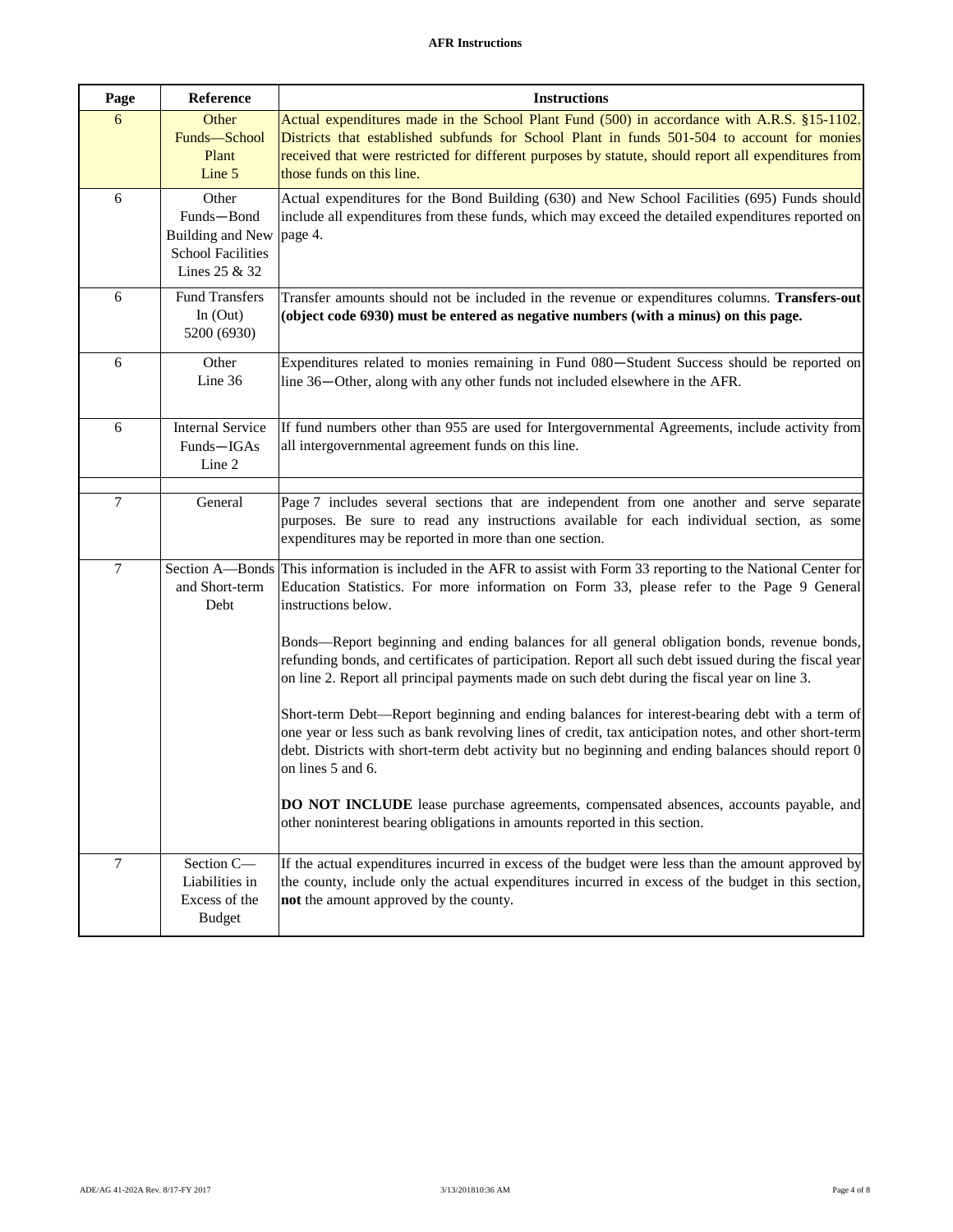# <span id="page-19-2"></span><span id="page-19-0"></span>**AFR Instructions**

<span id="page-19-1"></span>

| Page           | Reference                                                                                                                                | <b>Instructions</b>                                                                                                                                                                                                                                                                                                                                                                                                                                                                                                                                                                                                                                                                                                                                                                                                                                                                                                                                                                                                                                                                                                                                                                                                                                                                                                                                                                                                                                                                                                                                                                                                                                         |
|----------------|------------------------------------------------------------------------------------------------------------------------------------------|-------------------------------------------------------------------------------------------------------------------------------------------------------------------------------------------------------------------------------------------------------------------------------------------------------------------------------------------------------------------------------------------------------------------------------------------------------------------------------------------------------------------------------------------------------------------------------------------------------------------------------------------------------------------------------------------------------------------------------------------------------------------------------------------------------------------------------------------------------------------------------------------------------------------------------------------------------------------------------------------------------------------------------------------------------------------------------------------------------------------------------------------------------------------------------------------------------------------------------------------------------------------------------------------------------------------------------------------------------------------------------------------------------------------------------------------------------------------------------------------------------------------------------------------------------------------------------------------------------------------------------------------------------------|
| 7              | Section D-<br>Current<br>Expenditures by<br>Category                                                                                     | A.R.S. §15-255 requires the Superintendent of Public Instruction's Annual Report to include total<br>current expenditures per pupil and separate per pupil amounts by type of district for (1) classroom<br>instruction excluding classroom supplies, (2) classroom supplies, (3) district and school<br>administration, (4) support services—students, and (5) all other support services and operations.<br>ADE will calculate the "per pupil" amounts based on the total current expenditures reported on<br>lines 1 through 5 in this section.                                                                                                                                                                                                                                                                                                                                                                                                                                                                                                                                                                                                                                                                                                                                                                                                                                                                                                                                                                                                                                                                                                          |
|                |                                                                                                                                          | Current expenditures include expenditures from all funds for elementary and secondary education<br>(e.g., M&O, CSF, Auxiliary Operations, Extracurricular Activities Tax Credit, most federal and<br>state projects, etc., for PSD-12). Current expenditures do not include expenditures for tuition paid<br>to other Arizona school districts, capital (land and improvements, buildings and improvements,<br>furniture, equipment, technology, vehicles), Internal Service Fund operations, Community School<br>Fund operations, debt retirement, student activities, and non-PSD-12 school programs<br>appropriately recorded in Program Codes 700, 800, and 900 (e.g., adult/continuing education,<br>community college education, community services, and day care centers).                                                                                                                                                                                                                                                                                                                                                                                                                                                                                                                                                                                                                                                                                                                                                                                                                                                                           |
| $\overline{7}$ | Section<br>F-Rewards,<br>Discounts,<br>Incentives, and<br>Other Financial<br>Considerations<br>Received from<br>Credit Card<br>Companies | A.R.S. §35-391 requires districts to report the amount of any reward, discount, incentive or other<br>financial consideration received as a result of making payments to vendors with a credit card. For<br>this requirement, credit card is defined as:<br>(a) Any instrument or device, whether known as a credit card, charge card, credit plate, courtesy<br>card or identification card or by any other name, issued with or without a fee by an issuer for the<br>use of the cardholder in obtaining money, goods, services or anything else of value, either on credit<br>or in possession or in consideration of an undertaking or guaranty by the issuer of the payment of a<br>check drawn by the cardholder, on a promise to pay in part or in full at a future time, whether or<br>not all or any part of the indebtedness represented by this promise to make deferred payment is<br>secured or unsecured.<br>(b) Any debit card, electronic benefit transfer card or other access instrument or device, other than<br>a check that is signed by the holder or other authorized signatory on the deposit account, that draws<br>monies from a deposit account in order to obtain money, goods, services or anything else of value.<br>(c) Any stored value card, smart card or other instrument or device that enables a person to obtain<br>goods, services or anything else of value through the use of value stored on the instrument or<br>device.<br>(d) The number assigned to an instrument or device described in subdivision (a), (b) or (c) of this<br>paragraph even if the physical instrument or device is not used or presented. |
| $\overline{7}$ | Section G-Cash<br>and Investments<br>held at fiscal year<br>end                                                                          | ADE will use this information to complete Form 33, issued by the National Center for Education<br>Statistics (NCES). NCES's instructions for these amounts indicate that districts should report<br>ending balance amounts of cash and investments (at market value) for the following funds:<br>Sinking funds – funds containing reserves held specifically for redemption of long-term<br>debt.<br><b>Bond funds</b> – funds containing unexpended proceeds of bond issues that were being held<br>pending their disbursement.<br>Other funds – all other funds, exclude any employee retirement funds.<br>Include cash balances; cash on hand; certificates of deposit; federal securities; state and local<br>government securities; mortgages; and corporate stocks, bonds, and notes. Exclude accounts<br>receivable, value of real property, and all nonsecurity assets.<br>For more information on Form 33, please refer to the Page 9 General instruction below.                                                                                                                                                                                                                                                                                                                                                                                                                                                                                                                                                                                                                                                                                   |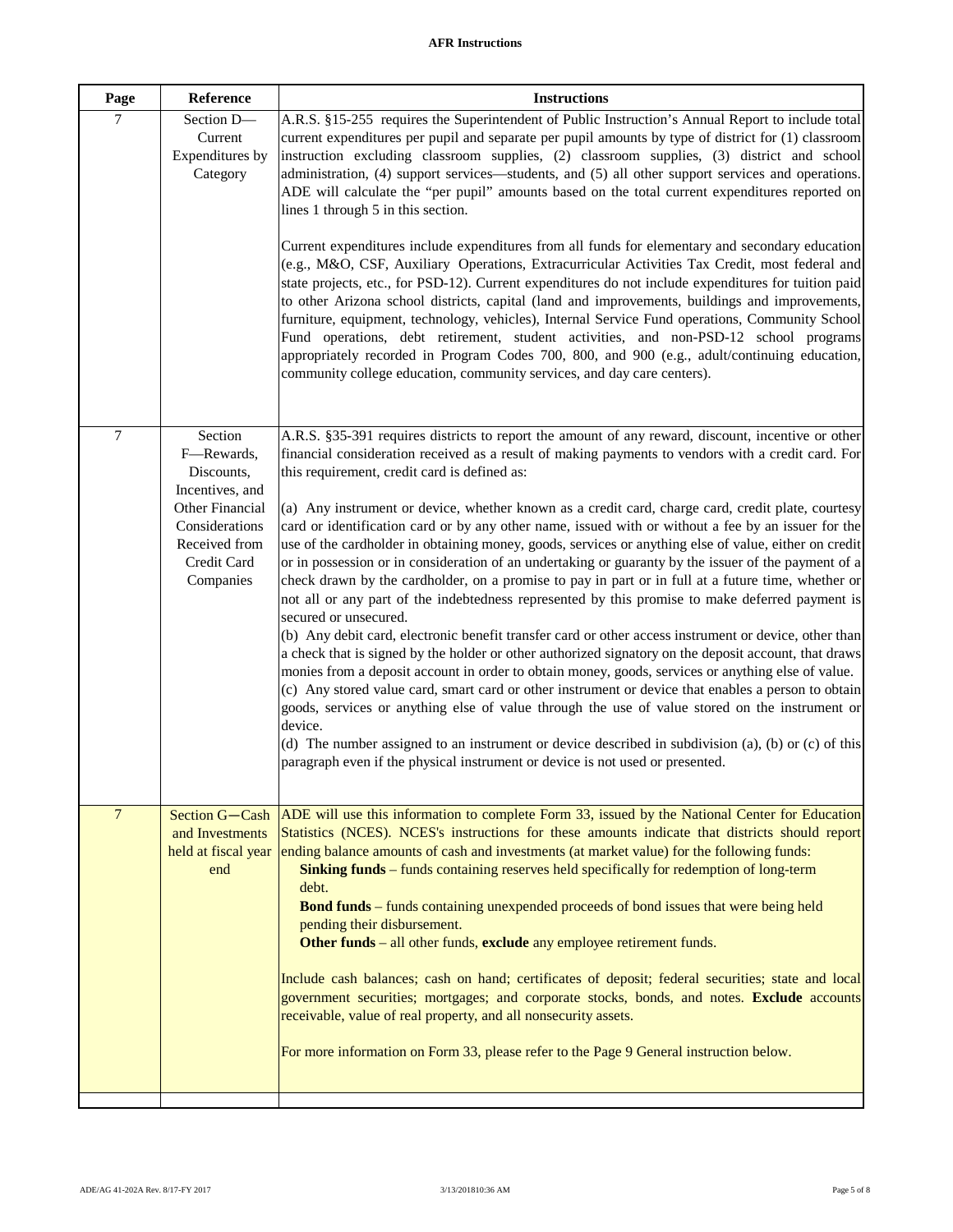<span id="page-20-3"></span><span id="page-20-2"></span><span id="page-20-1"></span><span id="page-20-0"></span>

| Page           | Reference                                               | <b>Instructions</b>                                                                                                                                                                                                                                                                                                                                                                                                                                                                                                                                                                                                                                                                                                                                                                       |
|----------------|---------------------------------------------------------|-------------------------------------------------------------------------------------------------------------------------------------------------------------------------------------------------------------------------------------------------------------------------------------------------------------------------------------------------------------------------------------------------------------------------------------------------------------------------------------------------------------------------------------------------------------------------------------------------------------------------------------------------------------------------------------------------------------------------------------------------------------------------------------------|
| 8              | Fund Special<br>Education<br>Programs by Type           | Section B— M&O Report all M&O Fund monies spent for special education (Programs 200 and 300, if used for<br>JTED spending) operational expenditures in the Actual column. Documentation supporting the<br>cost allocation method should be retained at the district and should include the reasoning behind<br>the allocation, a list of the programs, the number of teachers and students by program, and all<br>computation work sheets.                                                                                                                                                                                                                                                                                                                                                |
|                |                                                         | Districts should report actual total expenditures in Program 2000Special Education for<br>disability classifications defined in A.R.S. §15-761 on line 1, Total All Disability<br>Classifications. State statute also includes the programs listed on lines 2-7 in the M&O Fund<br>Special Education Subsection for budgetary purposes. The total expenditures for all of these<br>programs on line 8 must agree to the total M&O Fund, Program 200 expenditures reported on page<br>2, line 24.                                                                                                                                                                                                                                                                                          |
| $\,8\,$        | Section D-<br>Expenditures for<br><b>Audit Services</b> | Do not include the costs of non-audit services such as consulting and application fees paid for<br>submission of district's Comprehensive Annual Financial Report to ASBO and GFOA for<br>certification or fees for preparation of the Meritorious Budget Award application to ASBO in the<br>nonfederal or federal audit services actual expenditures in this section.                                                                                                                                                                                                                                                                                                                                                                                                                   |
|                |                                                         | On Line D.1, enter the actual M&O Fund expenditures paid in FY 2017 related to nonfederal<br>program and compliance audits.                                                                                                                                                                                                                                                                                                                                                                                                                                                                                                                                                                                                                                                               |
|                |                                                         | On Line D.2, enter the total actual federal audit service expenditures paid in FY 2017 from all<br>funds.                                                                                                                                                                                                                                                                                                                                                                                                                                                                                                                                                                                                                                                                                 |
| $\,8\,$        | Sections<br>E-Performance<br>Pay                        | Do not report expenditures for the Performance Pay Component of the Classroom Site Fund or the<br>Instructional Improvement Fund on this line.                                                                                                                                                                                                                                                                                                                                                                                                                                                                                                                                                                                                                                            |
| 8              |                                                         | Section F-Tuition Districts should use this table to report expenditures for all tuition object codes, 6561 through<br>6569, based on paid tuition invoices, including amounts paid for operations, capital, and debt<br>related billing.                                                                                                                                                                                                                                                                                                                                                                                                                                                                                                                                                 |
|                |                                                         | -Type 03 districts should fill in lines 1 through 4 and 7 through 9, as applicable.                                                                                                                                                                                                                                                                                                                                                                                                                                                                                                                                                                                                                                                                                                       |
|                |                                                         | -All Districts, other than Type 03 districts, should fill in lines 5 through 9, as applicable.                                                                                                                                                                                                                                                                                                                                                                                                                                                                                                                                                                                                                                                                                            |
| $8\phantom{1}$ | (continued)                                             | Section F—Tuition Type 03 districts should submit copies of the final tuition invoices that support the total tuition<br>expenditure amounts reported for operations, capital, and debt service to ADE School Finance.                                                                                                                                                                                                                                                                                                                                                                                                                                                                                                                                                                    |
|                |                                                         | Districts should scan final tuition invoices and save as a .pdf file. Email the .pdf file to the School<br>Finance budget team with a subject line that references the district name, CTD number, and final<br>tuition invoices at the link below:                                                                                                                                                                                                                                                                                                                                                                                                                                                                                                                                        |
|                |                                                         | sfbudgetteam@azed.gov                                                                                                                                                                                                                                                                                                                                                                                                                                                                                                                                                                                                                                                                                                                                                                     |
| 9              | General                                                 | The information included on this page will be used by ADE to complete the National Public<br>Education Financial Survey (NPEFS) and Form 33 issued by the National Center for Education<br>Statistics. Data from NPEFS is used to calculate a state per pupil expenditure amount that is used<br>in the formula for allocating a number of federal program funds to states and school districts,<br>including: Title I, Impact Aid, and Indian Education. Other programs make use of state per pupil<br>expenditure data indirectly because their allocation formulas are based, in whole, or in part, on<br>state Title I allocations. The NPEFS and Form 33 data are also used by researchers and<br>government policymakers to address important education policy and research issues. |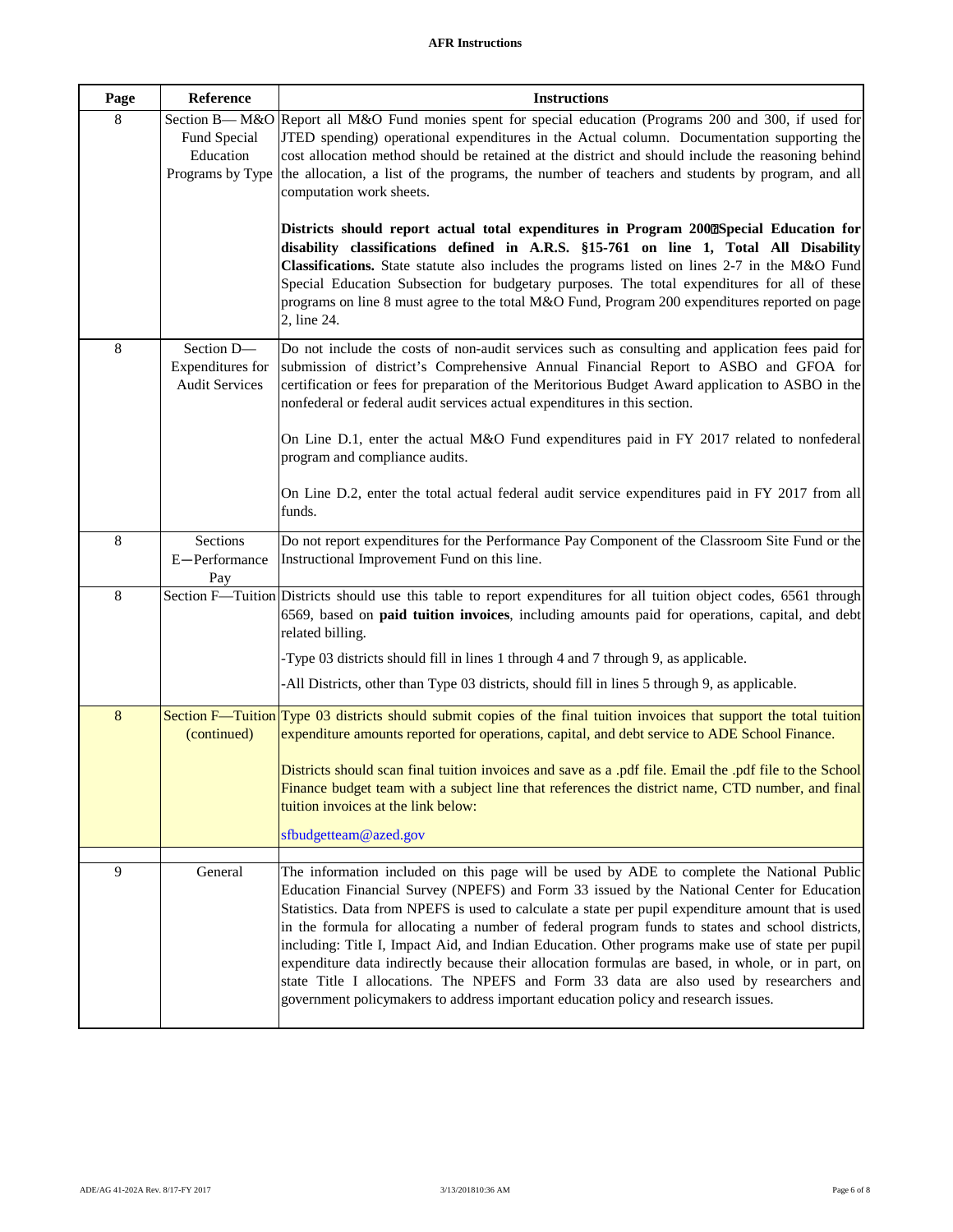<span id="page-21-12"></span><span id="page-21-11"></span><span id="page-21-10"></span><span id="page-21-9"></span><span id="page-21-8"></span><span id="page-21-7"></span><span id="page-21-6"></span><span id="page-21-5"></span><span id="page-21-4"></span><span id="page-21-3"></span><span id="page-21-2"></span><span id="page-21-1"></span><span id="page-21-0"></span>

| Page           | Reference                                                              | <b>Instructions</b>                                                                                                                                                                                                                                                                                                                                                                                                                                                                                                                                                                                      |
|----------------|------------------------------------------------------------------------|----------------------------------------------------------------------------------------------------------------------------------------------------------------------------------------------------------------------------------------------------------------------------------------------------------------------------------------------------------------------------------------------------------------------------------------------------------------------------------------------------------------------------------------------------------------------------------------------------------|
| 9              | Additional<br>Information for<br><b>NPEFS</b> Reporting                | Report all expenditures from funds 020 through 799. The total expenditures included on line 15<br>should be used as a check figure against the total expenditures for these funds in the districts'<br>accounting records.                                                                                                                                                                                                                                                                                                                                                                               |
|                |                                                                        | Do not include expenditures from Funds 001, 011, 012, and 013, as detailed information for<br>NPEFS reporting for those funds will be obtained by ADE from pages 2 and 3 of the AFR. In<br>addition, do not include expenditures from Funds 800 and above as they are fiduciary (trust and<br>agency) or proprietary (enterprise and internal service) funds and are not reported in the NPEFS.                                                                                                                                                                                                          |
| $\overline{9}$ |                                                                        | Programs 700-900 The total expenditures reported in this table for programs 700-900 should agree to the total<br>Expenditure Detail expenditures reported in the "Programs 700-900" column in the table above.                                                                                                                                                                                                                                                                                                                                                                                           |
| 9              | Function 4000                                                          | Property Detail for The total expenditures reported in this table should agree to function 4000 expenditures reported<br>on line 13 for the "Property" column in the table above.                                                                                                                                                                                                                                                                                                                                                                                                                        |
| $\overline{9}$ |                                                                        | Technology Detail Report expenditures for technology-related supplies from all funds coded to object code 6650 on<br>line 1. Technology-related hardware and software costs should be reported on lines 2 and 4.<br>Amounts coded to 6737 or 6738 for items costing less than \$5,000 should be reported on line 2,<br>and amounts coded to 6739 for items costing \$5,000 or more should be reported on line 4. Do not<br>include expenditures for nontechnology-related equipment such as machinery, vehicles, and<br>furniture (object codes 6731 through 6736) in this table.                        |
| $\overline{9}$ | Utilities and<br><b>Energy Services</b><br>Detail for Function<br>2600 | Report expenditures for utility services from all funds coded to object codes 6410 and 6411 and<br>energy expenditures, such as electricity, gas, coal, and gasoline coded to object codes 6620-6629.                                                                                                                                                                                                                                                                                                                                                                                                    |
| 9              | <b>Teacher Salaries</b><br>Lines 1-5                                   | Report base salaries (including CSF Performance Pay), overtime, and additional compensation<br>paid to certified teachers, certified substitute teachers, and retired and returned to work as<br>contract/leased teachers from all funds for the specified programs. Do not include salaries paid to<br>instructional aides or assistants or any noncertified teachers. If a teacher is paid from more than<br>one program, allocate the salary based on the amount of time instructing in each program.<br>If the district has used the optional object codes in the Chart of Accounts for teachers and |
|                |                                                                        | substitute teachers, amounts for certified teachers should be recorded in object code 6112 and<br>amounts for certified substitutes should be recorded in object code 6113.                                                                                                                                                                                                                                                                                                                                                                                                                              |
| $\overline{9}$ | Other Items-<br>Textbooks<br>Line 6                                    | Report expenditures for textbooks, periodicals, and other print medium used for classroom<br>instruction. Do not include expenditures relating to on-line texts or tools.                                                                                                                                                                                                                                                                                                                                                                                                                                |
| Summary        | General                                                                | The Summary condenses the information in the AFR for more economical publication. Most<br>information in the Summary automatically pulls from the AFR, so the AFR should be completed<br>before the Summary.                                                                                                                                                                                                                                                                                                                                                                                             |
| Summary        | <b>ADM</b>                                                             | Obtain total Attending ADM for FY 2016 and FY 2017 from ADE's ADM Attending Summary<br>reports (ADMS 45-2), available on ADE's website at the link below:                                                                                                                                                                                                                                                                                                                                                                                                                                                |
| Summary        | Other Capital<br>Funds                                                 | www.ade.az.gov/districts<br>Record the total of Funds 660 and 665 as reported on AFR page 6, Other Funds, lines 28 and 29.                                                                                                                                                                                                                                                                                                                                                                                                                                                                               |
| Summary        | <b>Federal Projects</b>                                                | Record the total of Funds 100-399 as reported on AFR page 5, Federal Projects, line 18.                                                                                                                                                                                                                                                                                                                                                                                                                                                                                                                  |
| Summary        | <b>State Projects</b>                                                  | Record the total of Funds 400-499 as reported on AFR page 5, State Projects, line 28.                                                                                                                                                                                                                                                                                                                                                                                                                                                                                                                    |
| Summary        | Gifts and<br>Donations                                                 | Record the combined total of Funds 530 and 650, as reported on AFR page 6, Other Funds, lines<br>10 and 27.                                                                                                                                                                                                                                                                                                                                                                                                                                                                                              |
| Summary        | Other Funds                                                            | Record the combined total of the Other Funds on AFR page 6, line 36 and the other Internal<br>Service Funds on AFR page 6, line 4.                                                                                                                                                                                                                                                                                                                                                                                                                                                                       |
|                |                                                                        |                                                                                                                                                                                                                                                                                                                                                                                                                                                                                                                                                                                                          |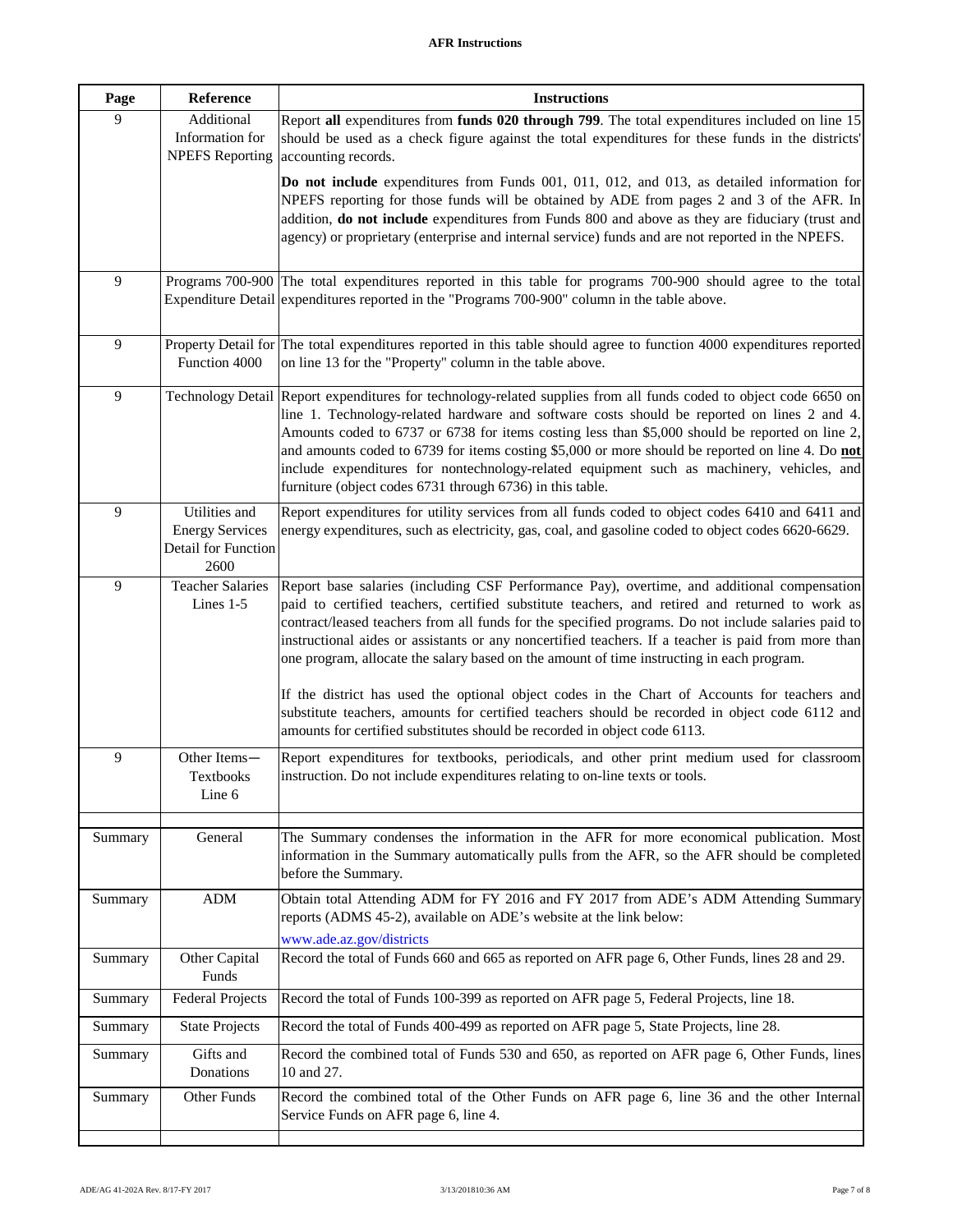<span id="page-22-2"></span><span id="page-22-1"></span><span id="page-22-0"></span>

| Page                 | <b>Reference</b> | <b>Instructions</b>                                                                                                                                                                                                                                                                                                                          |
|----------------------|------------------|----------------------------------------------------------------------------------------------------------------------------------------------------------------------------------------------------------------------------------------------------------------------------------------------------------------------------------------------|
| Supplement           | Program 520      | Report M&O Fund expenditures of Special K-3 Program Overrides approved by voters before                                                                                                                                                                                                                                                      |
| Page 1               | Special K-3      | November 24, 2009, on lines 1-9.                                                                                                                                                                                                                                                                                                             |
|                      |                  | Program Overrides Do not include expenditures from any Special Program Override approved pursuant to A.R.S. §15-<br>482 for preschool children with disabilities and students enrolled in kindergarten through grade 12.<br>Those override expenditures should be included on the applicable lines for the M&O Fund on page<br>2 of the AFR. |
| Supplement<br>Page 1 | Program 540      | A.R.S. §15-910.01 requires the State Board of Education (SBE) approval prior to including<br>amounts here. Currently, no districts have been authorized by the SBE.                                                                                                                                                                          |
| Supplement           | General          | Amounts included on this page must also be included on AFR page 4, lines 2-9 as appropriate.                                                                                                                                                                                                                                                 |
| Page 2               |                  |                                                                                                                                                                                                                                                                                                                                              |
| Supplement<br>Page 2 | Program 540      | A.R.S. §15-910.01 requires SBE approval prior to including amounts here. Currently, no districts<br>have been authorized by the SBE.                                                                                                                                                                                                         |
|                      |                  |                                                                                                                                                                                                                                                                                                                                              |